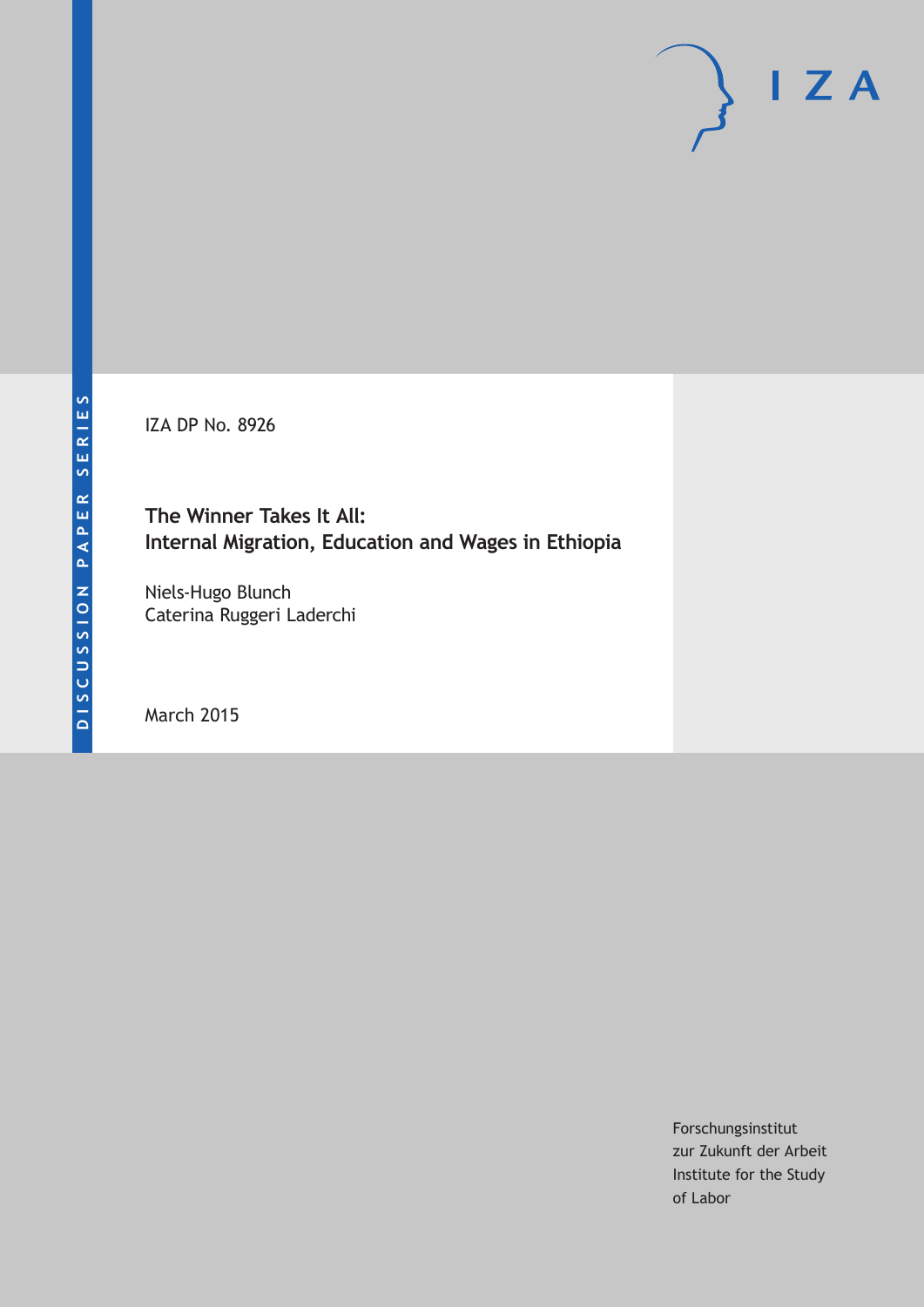# **The Winner Takes It All: Internal Migration, Education and Wages in Ethiopia**

## **Niels-Hugo Blunch**

*Washington and Lee University and IZA*

### **Caterina Ruggeri Laderchi**

*World Bank*

Discussion Paper No. 8926 March 2015

IZA

P.O. Box 7240 53072 Bonn Germany

Phone: +49-228-3894-0 Fax: +49-228-3894-180 E-mail: iza@iza.org

Any opinions expressed here are those of the author(s) and not those of IZA. Research published in this series may include views on policy, but the institute itself takes no institutional policy positions. The IZA research network is committed to the IZA Guiding Principles of Research Integrity.

The Institute for the Study of Labor (IZA) in Bonn is a local and virtual international research center and a place of communication between science, politics and business. IZA is an independent nonprofit organization supported by Deutsche Post Foundation. The center is associated with the University of Bonn and offers a stimulating research environment through its international network, workshops and conferences, data service, project support, research visits and doctoral program. IZA engages in (i) original and internationally competitive research in all fields of labor economics, (ii) development of policy concepts, and (iii) dissemination of research results and concepts to the interested public.

IZA Discussion Papers often represent preliminary work and are circulated to encourage discussion. Citation of such a paper should account for its provisional character. A revised version may be available directly from the author.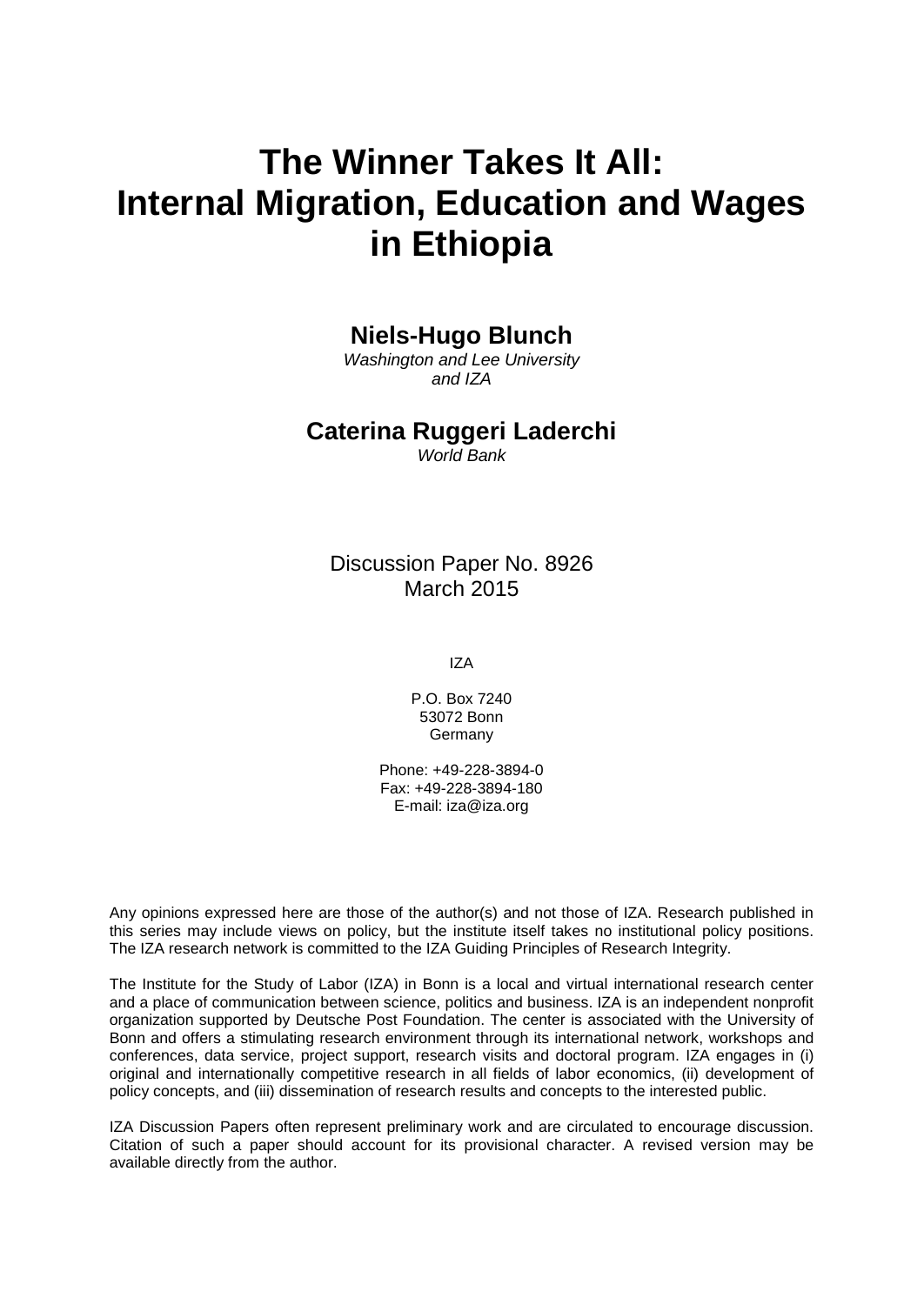IZA Discussion Paper No. 8926 March 2015

# **ABSTRACT**

# **The Winner Takes It All: Internal Migration, Education and Wages in Ethiopia[\\*](#page-2-0)**

Previous studies of migration have mainly examined international dynamics. Yet, internal migration is an important issue, especially in Sub-Saharan Africa. Using the 2001 Ethiopia Child Labor Survey, a nationally representative household survey, this paper examines internal migration in Ethiopia, focusing on the linkages among internal migration, education and wages. The results suggest that migrants are better educated and obtain higher wages than non-migrants, controlling for other factors (including education), and also obtain higher returns to their education. In other words, the more educated reap higher returns from their education as a main effect, as well as higher returns to their education from migration than non-migrants – that is, "the winner takes it all." This result should be of concern to policy makers in Ethiopia and elsewhere – especially in Sub-Saharan Africa – since individuals with low levels of education already are in a vulnerable group. The study therefore also discusses the policy implications of these results.

JEL Classification: J24, J31, O15

Keywords: internal migration, wages, education, Ethiopia

Corresponding author:

Niels-Hugo Blunch Washington and Lee University Lexington, VA 24450 USA E-mail: [blunchn@wlu.edu](mailto:blunchn@wlu.edu)

<span id="page-2-0"></span>We thank Charles Teller and other participants at the Annual Meeting of the Population Association of America (Boston), Tyler Dickovick, and Joseph Guse for helpful comments and suggestions. Remaining errors and omissions are our own. The views expressed here are those of the authors and should not be attributed to the World Bank or any of its member countries or affiliated institutions.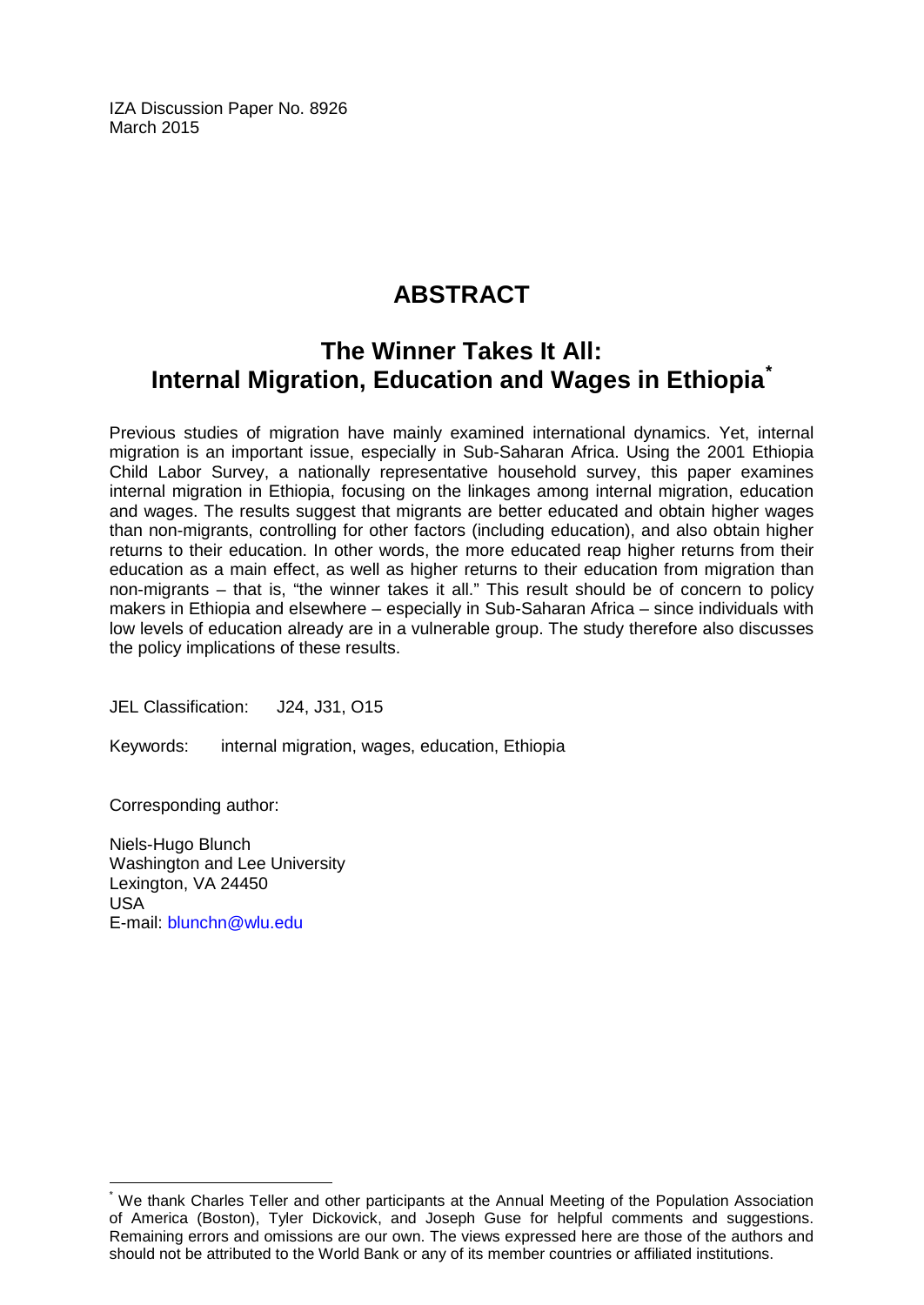#### **1. Introduction**

While there are many ways to improve one's livelihood, two stand out in particular. The first, and arguably most important, is through improving one's education. This is the basis for the study of human capital (Becker, 1964; Mincer, 1974). This literature generally finds that returns to education are substantial across countries, including Sub-Saharan Africa (Psacharopoulos, 1994; Psacharopoulos and Patrinos, 2004).

The second way is potentially more immediately rewarding: changing one's economic conditions geographically through migration. The literature here has mainly been focused on international migration, that is, looking at how individuals who leave their country of origin frequently migrating from developing to developed countries—fare in their "new" country, mostly in terms of employment and/or wages and incomes (Ajakaiye, Lucas and Karugia, 2006; Faini, de Melo and Zimmermann, 1999). Far less is known about internal migration within developing countries themselves, though recently there has been increased focus on this area of study (Beegle et al., 2011; de Brauw et al., 2014).<sup>1</sup>

This paper examines the returns to migration in Ethiopia, examining a nationally representative household survey. We explore four main research questions, as follow. (1) Is there a wage premium to migration? (2) Does the share of migrants in the current (i.e., receiving) community matter for wages? (3) Is the overall wage structure of migrants and non-migrants in the receiving community different? (4) Does the migration-wage association differ across educational attainment; in particular, are the returns to education the same for migrants and nonmigrants? The combined results suggest that more educated migrants gain the most from increased migration, while less educated migrants have lower returns. We also find a base effect of positive returns to education in our research, which reflects a well-established finding in the literature. Combined, these effects mean that more educated migrants reap higher returns both from benefitting from migration and from being better educated to begin with—that is, "the winner takes it all." This result should be of concern to policy makers in Ethiopia, since individuals with low levels of education already are in a vulnerable group. Policy focus should therefore be shifted even more towards this group – for example in terms of skills upgrading and education – especially in areas with high levels of in-migration.

<sup>&</sup>lt;sup>1</sup> See also Todaro (1980) and Lucas (1997) for a review of the earlier literature.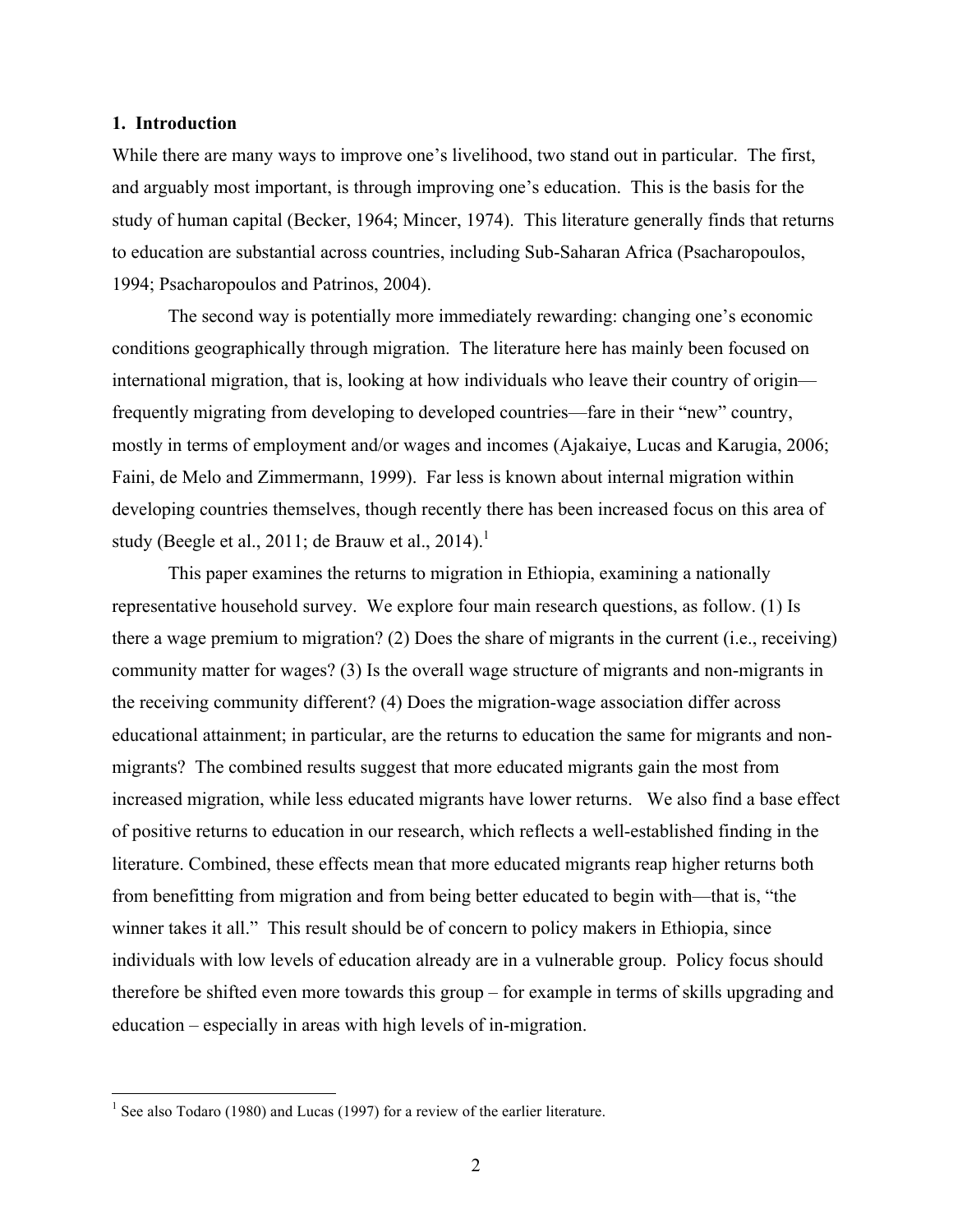The remainder of this paper is structured as follows. The next section provides the institutional and historical background of migration in Ethiopia, while Section Three presents the previous evidence on internal migration and living conditions in developing countries, with a focus on the Ethiopian experience. Section Four develops the conceptual and empirical framework, while Section Five presents the data and descriptive analysis. The results are presented in Section Six. Finally, Section Seven concludes, discusses policy implications, and provides suggestions for further research.

### **2. Background: Migration in Ethiopia2**

Internal migration has been relatively low in Ethiopia by international standards (World Bank, 2007: 110), but it has always been one of the main vehicles for urbanization in the country—as it has been in other countries, also. In Ethiopia, as in other countries, there are many different possible reasons motivating migrants—typically grouped into "push" and "pull" factors, where the former denote (negative) characteristics in the area of origin and the latter denote (positive) characteristics in the area of destination.

"Push" factors include shortages of land, low agricultural productivity, and high population densities in northern Ethiopia, along with recurrent droughts throughout the country. This in turn led to the creation of garrison towns in the south, southwest and eastern parts of Ethiopia as early as the early 1900s. This tendency was reinforced with the establishment of Addis Ababa as the permanent capital, with the associated permanent need for labor and goods and services. This source of labor demand became a "pull" factor to the country's largest city, which was amplified by improvements in infrastructure and transportation links—most notably the creation of the Djibouti-Addis Ababa railway. In turn, the construction of the railway helped contribute to the emergence of several towns along the route and, along with them, also the emergence of financial and public services including banks, hospitals and schools. Urban infrastructure was further consolidated through the 1940s with the emergence of markets and the associated increased division of labor, increased specialization and the emergence of a cash economy.

In turn, the growth of towns and cities worked to help encourage the migration of nonagricultural workers from rural areas—especially artisans, traders, bar and restaurant owners,

 $2$  This section draws substantially on World Bank (2007: Ch 4), where more details can be found.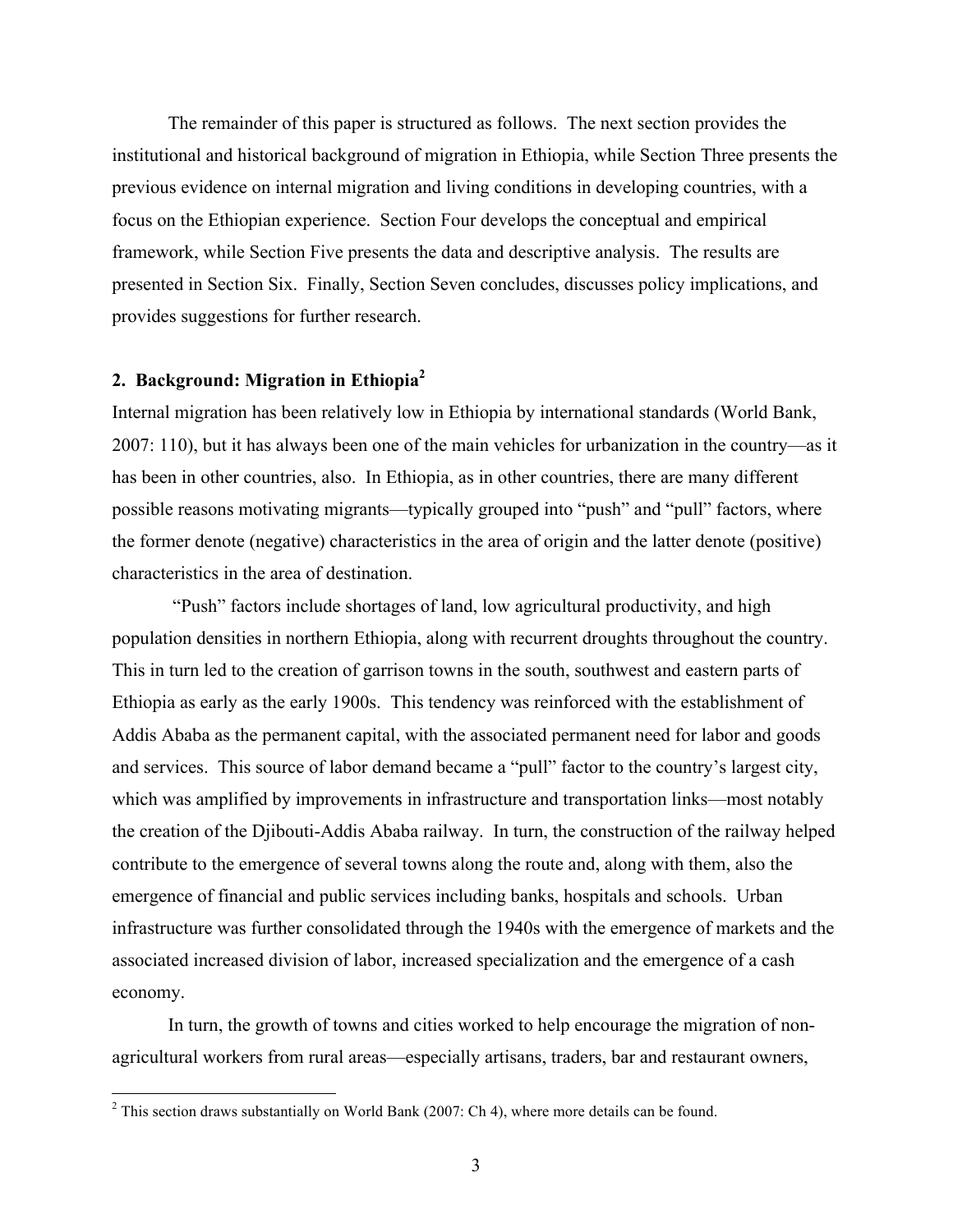shop-keepers and construction workers—thus effectively becoming a "pull" factor for prospective migrants. This continued through the post-WWII period, where the combination of the consolidation and centralization of government structures, the renewed emphasis on road building, the emergence of industrial enterprises and commercial centers, the designation of industrial zones along the railroad, among other things, led to increased urban growth, especially the emergence of small commercial towns.

In addition to the rural-urban migration, however, Ethiopia started experiencing increased rural-rural migration. This was especially linked to the emergence of commercial agricultural sites. In 1976, for example, 75 percent of the farm workers engaged in 16 irrigation schemes in the Awash valley were immigrants, mostly from other rural areas facing considerable land pressure (World Bank, 2007: 116). Similarly, the development of coffee production in the southwest also attracted labor, both seasonal and permanent, and led to the development of new towns. In the early 1970s, for example, seasonal migration to the coffee-producing areas was estimated at 50,000 (World Bank, 2007: 116). Political and economic changes under the Marxist-Leninist Derg regime in the 1970s—most notably the confiscation of private lands, the closure of private mechanized agriculture, the introduction of a pass system and check-points along the main highways—led to a temporary halt in migration and therefore also slowed high urbanization rates. However, intensified conflict during the country's civil war led to the resumption of large inflows of migrants into cities between 1984 and 1994, a period in which the present regime came to power (World Bank, 2007: 117).

Urban centers increased in importance and attraction as destinations for migrants during the post revolutionary period due to the opening of branch offices of mass organizations, government and non-governmental agencies all of which created opportunities at district, provincial and regional levels of the country (Mberu, 2006). Internal migration in Ethiopia also tend to have a substantial marriage-related component, including divorce: people may decide to migrate to get married but due to a divorced woman being socially unaccepted and therefore frequently under pressure to leave her place of current residence to instead migrate to nearby urban centers divorce may also be a motivating factor for the migration decision (Mberu, 2006).

In recent years, starting with the government taking power in 1991, the country has been undergoing a major transformation from a centrally planned to a market-oriented economy (Mberu, 2006). Internal migration tends to increase in importance during such times of

4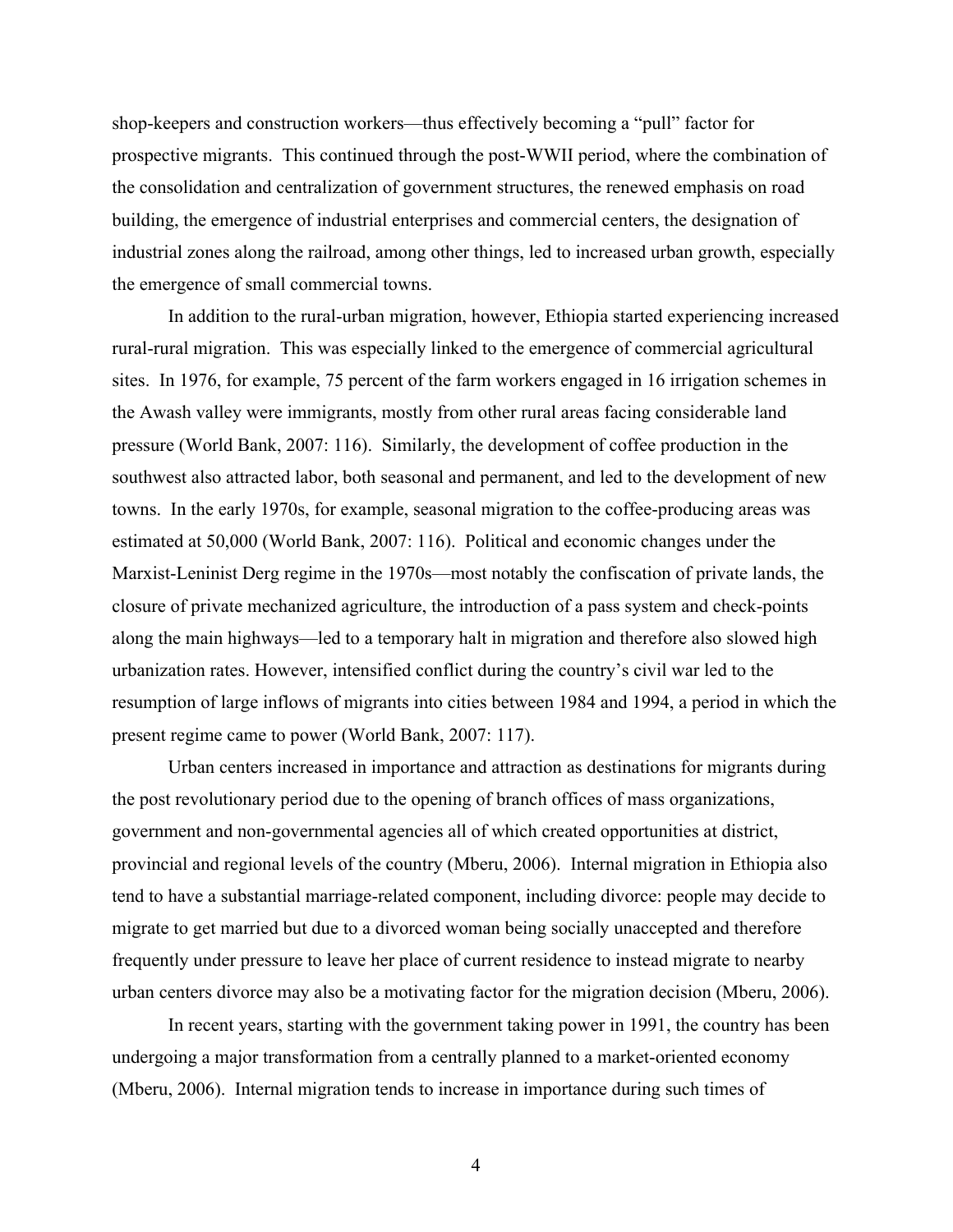transformation, both demographically and economically (Kiros and White, 2004), in turn suggesting an increased importance of internal migration in Ethiopia in recent years.

Today people are, in principle, free to move around within Ethiopia as long as they carry a personal ID at all times. In practice there are some constraints, however, including social constraints (most notably concerning adult women). In addition, movement away from urban areas requires an official letter from the local kebele.<sup>3</sup> Movement from rural areas does not have a similar requirement—though it is generally deemed useful to clear a potential move with the local kebele. The reason for this includes evidence that kebeles will claim that out-migrants have forfeited land rights if their migration persists beyond a certain duration, or the emigrant engages in non-farm activities (e.g., trading in consumer goods) (World Bank, 2007: 118). This unambiguously leads to at least some restrictions on physical mobility (and raises the costs of income diversification strategies that combine farm and off-farm economic activities in rural areas).

Thus, internal migration has been a major phenomenon in Ethiopia in recent years and continues to play a role today, despite some constraints on mobility. Both push and pull factors are important in motivating migrants, who frequently are very different than non-migrants regarding their skills, education and intrinsic characteristics. In short, we expect those who move to differ from those who remained in their village, town or city.

#### **3. Previous Research on Internal Migration with a Focus on Ethiopia**

Most of the previous research on migration has focused on international migration, though recently there seems to be increased focus on internal migration.<sup>4</sup> One of the reasons for the relative paucity of studies on internal migration—especially in sub-Saharan Africa—is that nationally representative, multi-purpose household surveys often lack a distinct migration module (de Brauw, Mueller and Lee, 2014). If we are interested in living standards, as measured by consumption, income and/or wages, the relevant data sources become even scarcer, as "…many otherwise useful data sources lack direct measures of living standards…" (O'Donnell et al. (2008: 71).

<sup>&</sup>lt;sup>3</sup> The smallest administrative unit of Ethiopia (corresponds to a ward or neighborhood).

<sup>&</sup>lt;sup>4</sup> See Todaro (1980) and Lucas (1997) for a review of the earlier research on internal migration in developing countries.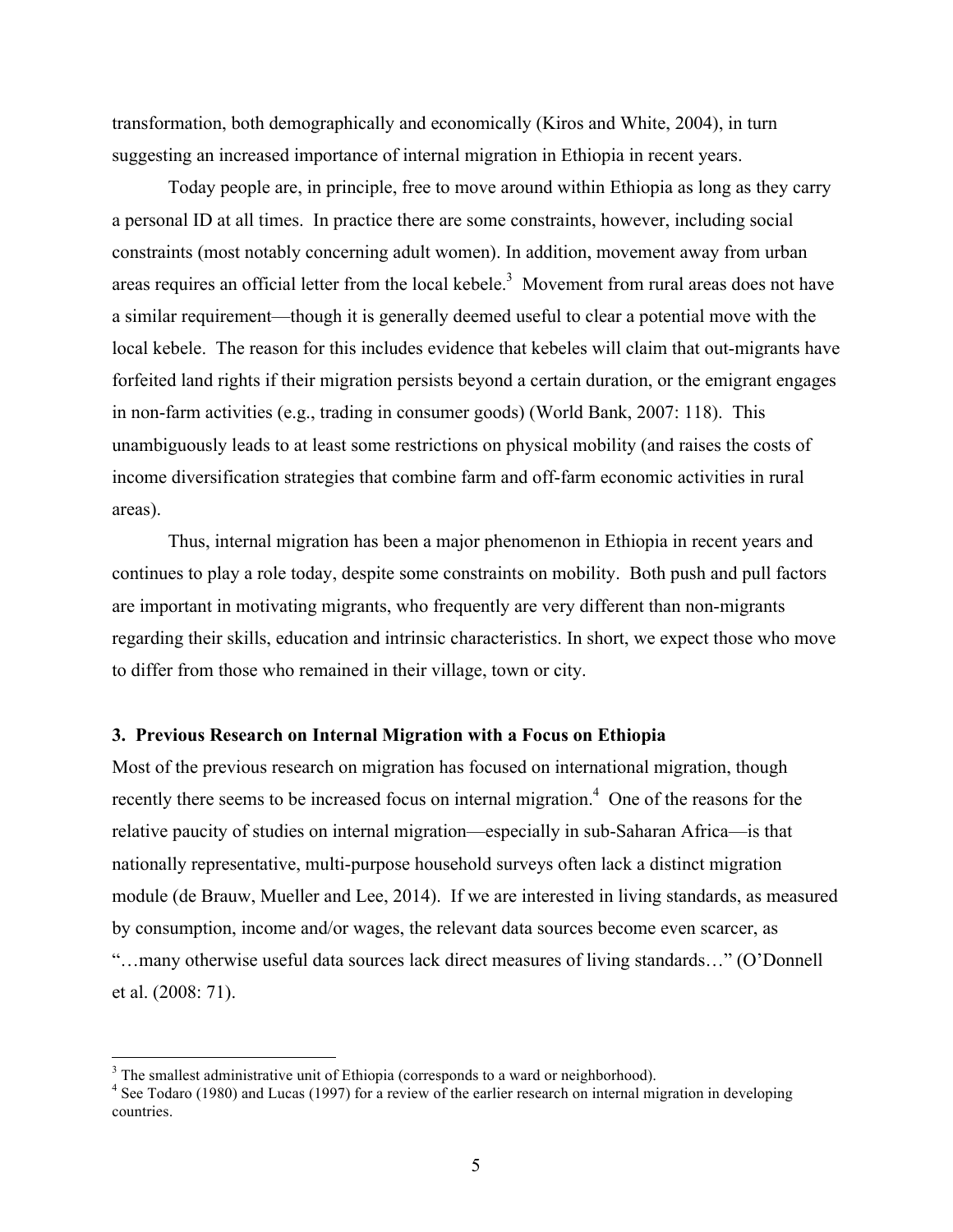Using an unusually well suited, rich, panel dataset in a carefully conducted study, Beegle et al. (2011) estimate the causal effect of internal migration in Tanzania using a variety of estimation strategies, including benchmark OLS panel/fixed effects and instrumental variables approaches. They find, for their main result, a substantial impact of internal migration on annual per-capita household consumption growth in the order of 36 percentage-points over the thirteenyear period covered by their panel. This result is robust to a range of different estimation strategies and various other sensitivity checks, including alternative definitions of the consumption measure.

Studies such as this are rare, given the data deficiencies when the objective of study involves migration and various measures of living standards. Yet related studies exist for Ethiopia, as well. These studies are mostly based on two data sources, namely the Ethiopian Rural Household Survey (ERHS), a panel survey of 18 villages in rural Ethiopia conducted periodically since 1994, and (to a lesser extent) the Ethiopian Migration and Health Survey (EMHS), conducted in five regions of Ethiopia in 1998. Among the most relevant studies for our questions is de Brauw et al. (2013), which focuses on the two most recent rounds of the ERHS (conducted in 2004/05 and 2009, respectively). The main objective is to examine the possible impact of migration on overall well-being, using both objective (consumption) and subjective (happiness) measures and several different methodologies—including OLS, IV and differencein-difference matching. The main result is that migration increases per capita household consumption by about 110 percent. The authors take this to suggest that "barriers exist, even within countries such as Ethiopia, against the free movement of people to places where they would be objectively better off" (de Brauw et al., 2013: 1).

In a related study, Mberu (2006) examines internal migration and household living conditions in Ethiopia using the 1998 EMHS. Since the survey included neither income measures nor consumption expenditures, the author constructed a household living condition index based on (a) the physical quality of their residence (materials used for the wall, the roof and the floor, as well as the main source of light, the nature of bathing and toilet facilities, and the number of rooms in the house) and (b) asset ownership (including means of personal transportation (car, bicycle) and other household durables (including radio, television, sofa, electric fan, electric iron, electric stove, electric mitad (grill), clock, insecticide sprayer, cassette recorder, cylinder, telephone, refrigerator, cart and plough). To construct the main dependent

6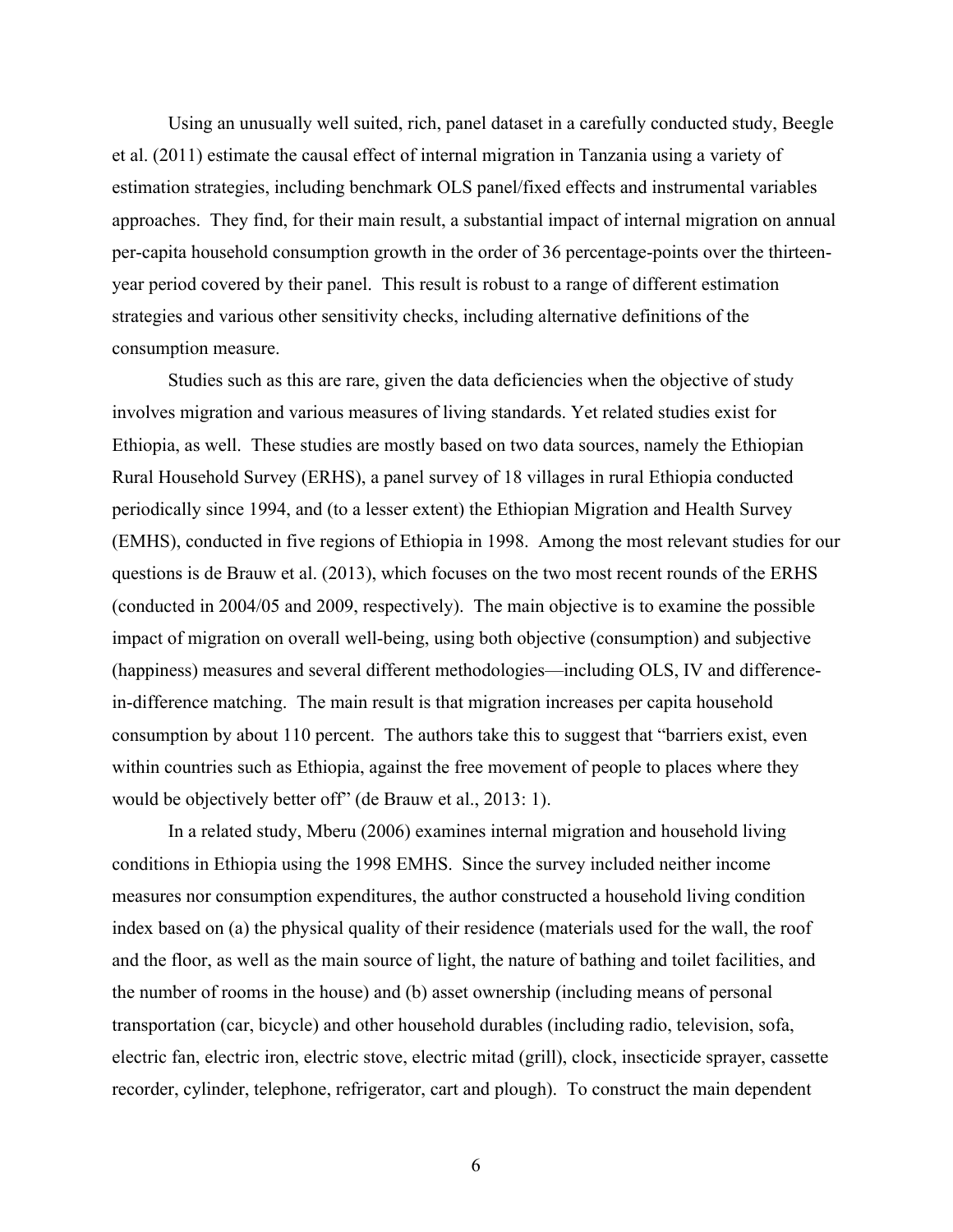variable, Mberu subsequently aggregated these indicators into a living standards index using principal component analysis. Using OLS, Mberu regressed this aggregated living standards index on migration status and other potentially important variables. While descriptive statistics suggested permanent migrants experienced better living conditions overall than non-migrants, and temporary and return migrants, this result gets overturned once controls are included in the multivariate analysis. The distinction ends up being between *temporary* migrants and other groups. Indeed, temporary migrants are about 36 percent worse off than non-migrants, while permanent and return migrants are both on par with non-migrants (their coefficients being statistically insignificant from the latter). The author takes this to indicate that the living conditions advantage of (permanent) migrants over non-migrants from the descriptive analysis are primarily due to selectivity into migration status, especially through education and occupation.<sup>5</sup>

From this brief review of previous research on internal migration and economic wellbeing two things are clear. First, while previous research on migration and its potential consequences has mainly focused on international migration to developed countries there now exist a substantial, and growing, literature focused on internal migration in developing countries, as well. Second, however, several issues have challenged this research. Most importantly, information on migration—and, to a lesser extent, on income and wages—is rudimentary and even absent for many household surveys in developing countries. As a corollary of this, information on the wages or income of migrants is even harder to come by. Additionally, some surveys designed especially to study migration suffer (possibly due to the cost of conducting such highly specialized surveys) from not being nationally representative—being conducted either for only a limited number of regions within a country or only being conducted in rural areas, or both. In either case, any resulting findings may not necessarily be conducive for policy at the national level. Additionally, since rural-urban migration constitutes a large part of overall internal migration in developing countries, focusing only on rural areas is less than ideal and limits possible useful policy recommendations. These issues were all prevalent in previous research on internal migration in Ethiopia. By addressing all these issues simultaneously, this

<sup>&</sup>lt;sup>5</sup> Additional studies on internal migration Ethiopia—though with an emphasis of other aspects of internal migration in Ethiopia and therefore not directly relevant for our study—include de Brauw and Mueller (2012), which examines the possible impact of limitations in land rights transferability on internal migration and Gray and Mueller (2012), which studies the possible impact on drought and internal migration (both studies examine the ERHS and therefore also implicitly focus on rural Ethiopia, only).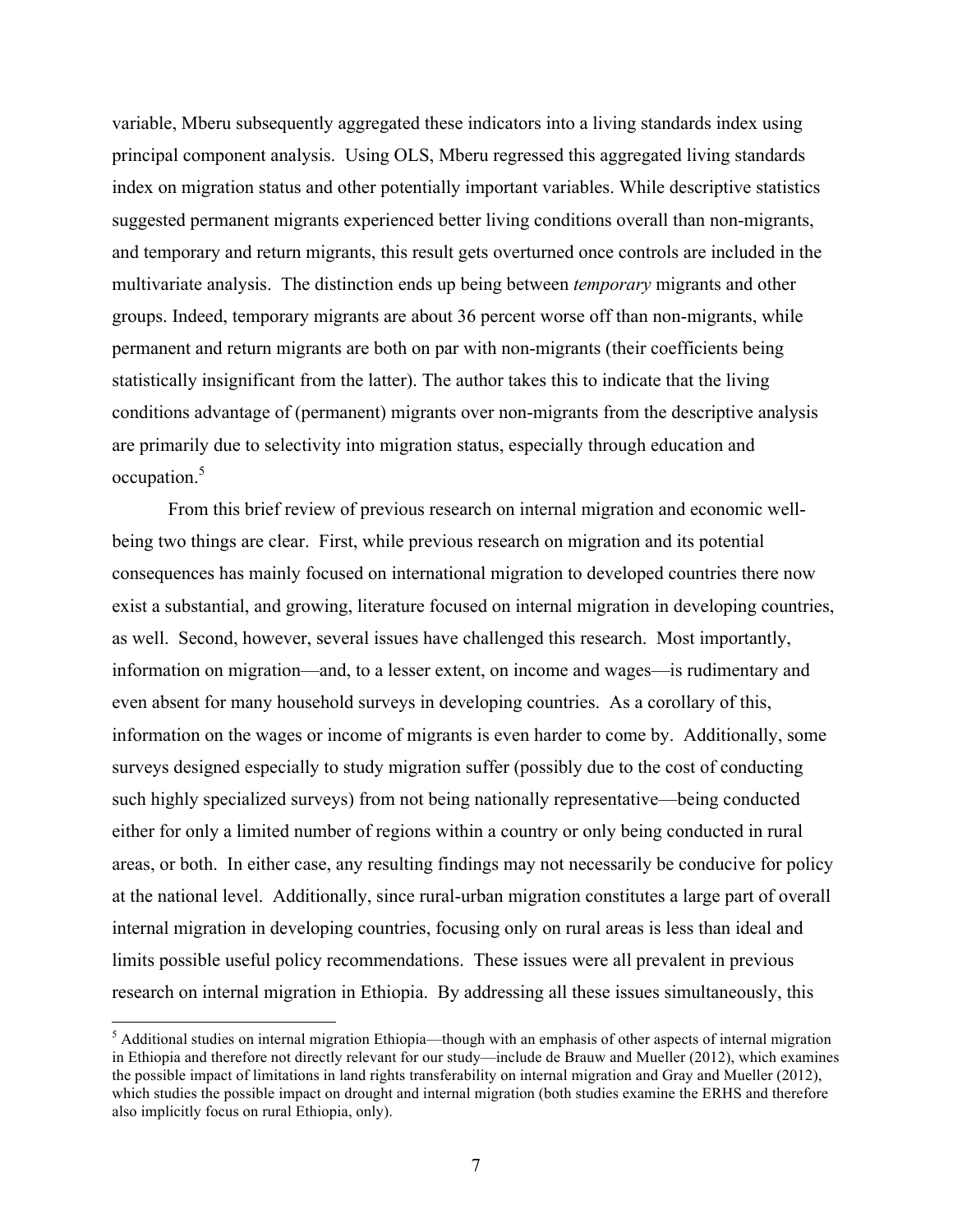study adds to the literature on the nexus of internal migration and economic well-being in developing countries in general, adding particularly to our knowledge for the specific case of Ethiopia.

#### **4. Methodology**

To help frame the subsequent analysis, we consider a conceptual framework in which wages are determined by education and other characteristics, including migration status. In essence, this is an augmented Becker-Mincer human capital model in which migration status is considered as an additional, particularly important correlate of wages. Specifically, wages are assumed to be a function of education (*E*); other observed individual background characteristics including age, gender and geographical location (*B*); and migration status and the share of migrants in the (current/receiving) community (*M*), giving rise to the following wage function:

$$
W = W(E, B, M) \tag{1}
$$

In (1), an increase in education leads to an increase in wages, holding the other factors constant. In addition to this standard result from the Becker-Mincer framework, the inclusion of migration variables allows for potentially different returns to migrants and non-migrants and for network effects to affect wages, holding the other factors constant. This follows the insight of Todaro (1980: that "…migrants … tend to be disproportionately young, better educated, less riskaverse, and more achievement-oriented and to have better personal contacts<sup>6</sup> in destination areas than the general population in the region of out-migration."

 Based on the previous discussion, we will explore the following four questions in the empirical analysis. First, is there a premium to migration? In other words, are wages and migration status positively correlated? Here, one might conjecture a positive relationship, since migrants may have more diverse labor market experiences, for example, essentially bringing with them their labor market experience from their "old" community. Second, does the share of migrants in the current (receiving) community matter? Here, one might expect a negative association between the share of migrants in the community and individual wages, due to the increased competition from migrants depressing wages. At the same time, it is also possible that access to networks in the community of destination increases the probability of obtaining a job, for example through decreasing the psychic costs of relocating, decreasing the financial costs of

 $6$  The inclusion of network effects is more specifically inspired by Munshi (2003).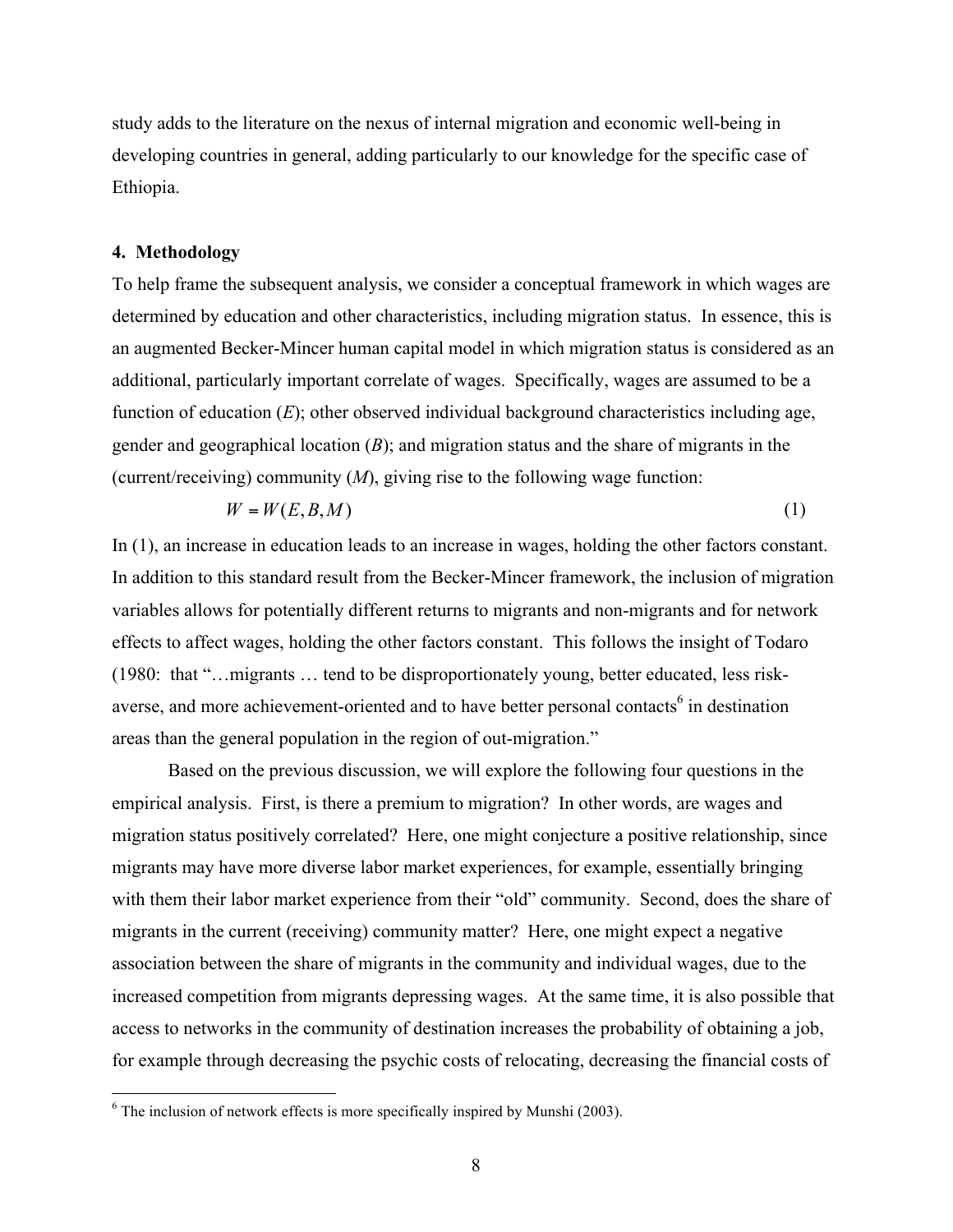relocating, or more generally simply increase the information available to potential migrants (Lucas, 1997: 743)—or the influx of migrants may cause emigration of natives. The net effect is therefore ambiguous. Third, is the overall wage structure of migrants and non-migrants different? For example, one might expect the returns to education to be higher for migrants, due to migrants effectively bringing with them a more diverse labor market experience (i.e. labor market experience both from the current (receiving) community and the community of origin). Fourth, does the migration-wage association differ across educational attainment? For example, one might expect the less educated to be harder hit—in terms of their wages—by an influx of migrants.

Moving to the estimation strategy, it is not clear a priori how exactly (1) should be estimated empirically. For example, (1) can only be estimated for individuals receiving a wage—making the sample a select one, or similarly, implying that labor supply is endogenous. To explore this further, we initially experimented with Heckman-type models to allow labor supply to be endogenous, using variables for children in the household, marital status and marital status interacted with gender to identify the selection equation but found only modest evidence supporting this more complicated—and assumption-intensive—estimation procedure.

Another issue is the potential endogeneity (selectivity) of migration status—stemming from the fact that our migration status measure is potentially prone to simultaneity, measurement error, and omitted variables issues. Indeed, some of the potentially important drivers of the migration decision discussed previously are not (easily) measurable (risk-aversion, achievementorientation)—and will therefore get picked up by the migration variable, thus potentially leading to omitted variables bias.

Hence, in a model where the only migration variable included was the migration status of the household, we also experimented with endogenizing migration status, using the density of migrant households in the community of residence. This, too, turned out to support the more straightforward OLS framework.<sup>7</sup> OLS is therefore the preferred method of estimation. Even so, we emphasize that one should be careful not to attribute an explicit causal interpretation to subsequent results—but rather treat them as suggestive of one or more causal mechanisms possibly being at play. In particular, we propose using the results in McKenzie et al. (2010),

 $^7$  Additionally, using the density of migrant households in the community of residence as instrument of migration status also would of course also make it infeasible to allow this variable to have a direct effect on wages—which would be unfortunate, given the motivation given above for the existence of such a direct effect.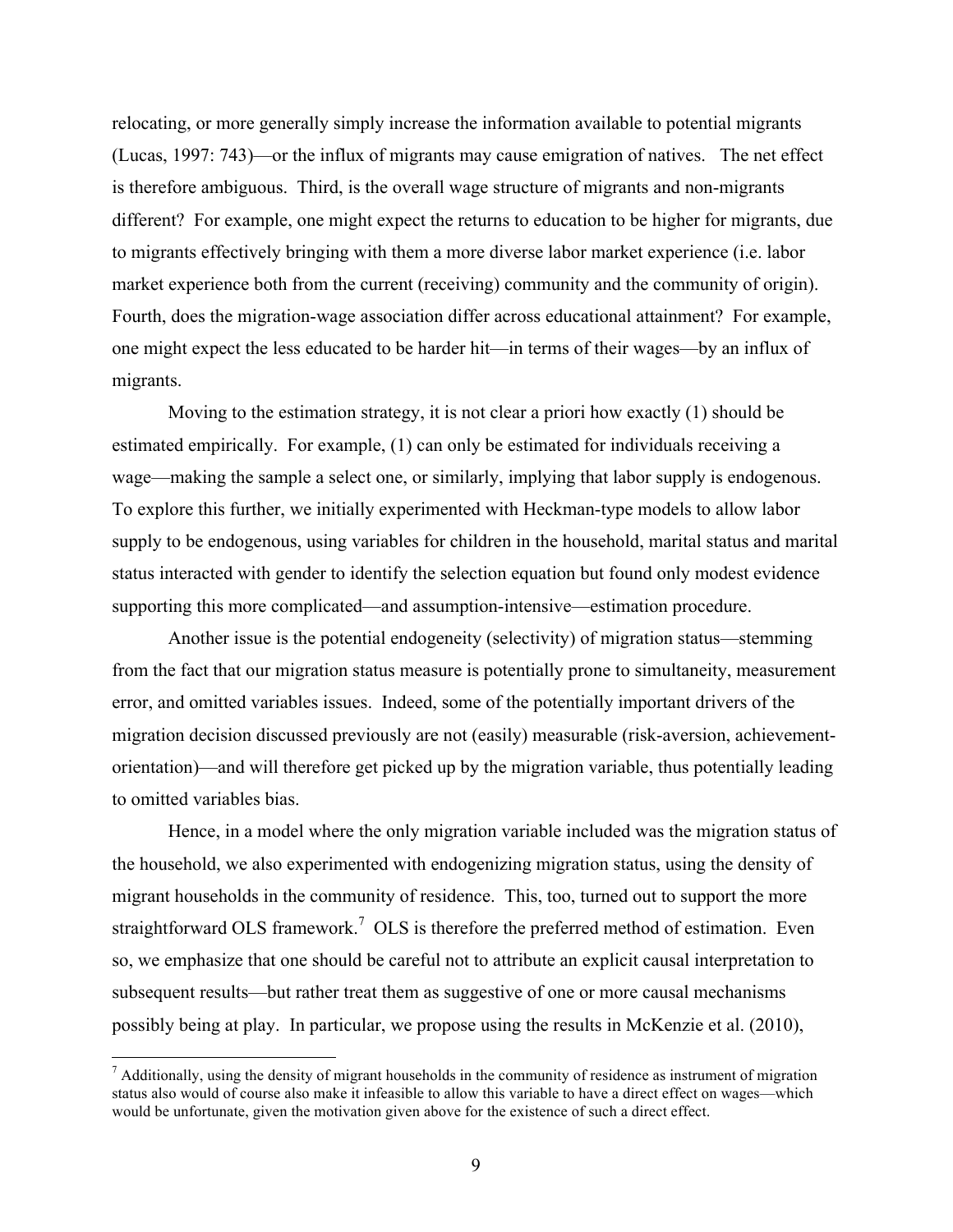which compares findings from exploring a unique combination of experimental and nonexperimental migration data in New Zealand, to effectively bound the migration effect found here.

In order to address the research questions mentioned previously, models are also estimated separately for females and males, migrants and non-migrants, and by educational attainment. This allows us to explore the possibility of the wage structure differing across these dimensions, especially as pertains to the migration and education variables. The main objective here is to determine which part(s) of the Ethiopian work force is/are particularly affected by migration.

To ensure the survey results are nationally representative, the estimations incorporate sampling weights, stratification and clustering (Wooldridge, 2010). This implicitly allows for arbitrary heteroskedasticity, and for this reason we estimate Huber-White standard errors (Huber, 1967; White, 1980).

#### **5. Data and Descriptive Analysis**

The empirical analyses of this paper examine household survey data for Ethiopia. The Ethiopia Child Labor Survey (CLS) is a nationally representative  $8$  multi-purpose household survey, carried out in 2001. Using the 1994 Population and Housing Census of Ethiopia as the sampling frame, an initial sample of 1,257 enumeration areas (EAs) was first established. Based on the results from the 1999 National Labor Force Survey, it was found that about 35 households per EA would yield the desired level of precision for subsequent analyses. Of the initial 43,995 households targeted for the survey, 43,601 (99.1 percent) were ultimately covered. In the households covered by the survey, all household members were asked about information such as their gender, age, education, and labor market information, including labor market status and wages. A special child labor module asked additional information of children 5-17 years of age. Lastly, a household module asked household level information, including whether the household had ever lived elsewhere, and if so the reason for the move, and the time in the current residence. A particularly appealing feature of this survey is that both information on wages and migration

 <sup>8</sup> Apart from non-sedentary areas of two zones of the Affar Region and six zones of the Somali Region, residents of collective quarters, homeless and foreigners (see CSA (2002), whereupon the following discussion is based, and where more detail of the survey can be found).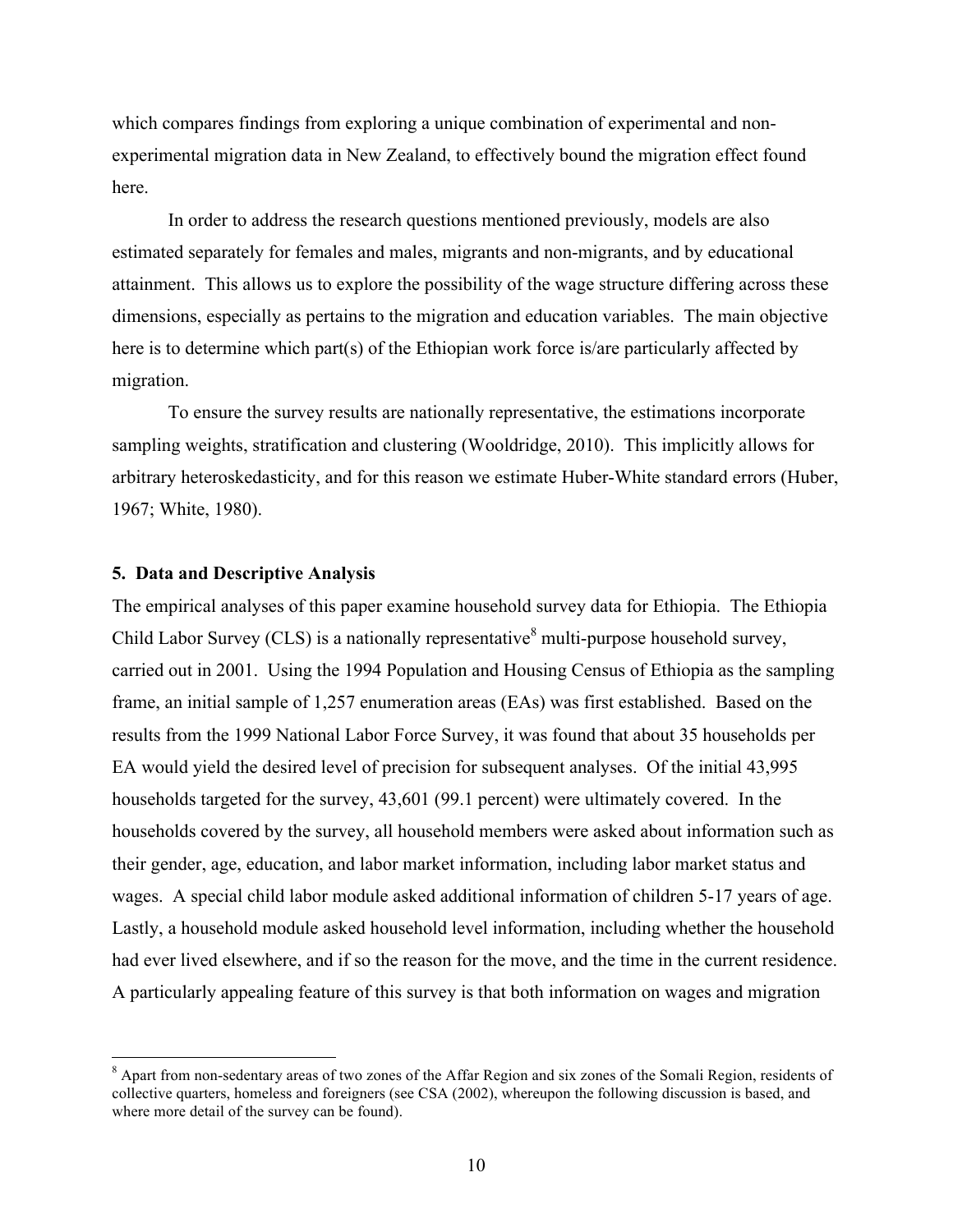status are available, which is not very common—in particular, the lack of income/wage data seems widespread, even in otherwise prominent and useful surveys.<sup>9</sup>

The wage measure (the dependent variable) is based on information on cash and in-kind payments and the period/term of payment, thus allowing us to create a variable for hourly total wages (i.e. the sum of cash and in-kind payments divided by hours worked).<sup>10</sup> Initial tabulations of this hourly wage measure revealed some extreme observations in the upper tail of the wage distribution, so we trimmed off all wages 65 birr/hour and above<sup>11</sup>—which, however, amounts to less than 0.5 percent of the effective estimation sample.

Among the explanatory variables, the main variable of interest is migration status. The migration status measure is based on information on household level migration. Specifically, the Survey asks "Has this household ever lived outside of this town/rural part of this *wereda* [district] as usual residence?" If so, the Survey goes on to ask "How long has this household been living in the present place of residence?" Response categories include less than a year, one year, two years, and so on. We construct a (binary) measure of recent migration, which is defined as one if the household has been living in the current location for 4 years or less, and zero otherwise.

One potential issue with this is that this measure implicitly assumes that all household members "share" the migrant status. While this is consistent with the so-called New Economics of Labor Migration view (Stark, 1991; Stark and Bloom, 1985) according to which migration might better be seen as a household rather than an individual decision, it still seems worthwhile to at least try to corroborate the extent to which this household-based migration measure agrees with an individual-based one, by using other available data. To help support such efforts, the Ethiopia Labor Force Survey (LFS) from 1999 fortunately includes information on individual

<sup>&</sup>lt;sup>9</sup> Indeed, as stated by O'Donnell et al. (2008: 71) "Both income and consumption data are expensive and difficult to collect, and many otherwise useful data sources lack direct measures of living standards (e.g., the Demographic and Health Surveys [DHS])." The 2000 and 2011 Demographic and Health Surveys (DHS) for Ethiopia, for example, only include information about whether or not individuals receive any wages but not how much and also do not include any information on migration. On the other hand, a survey such as the 1998 Migration, Gender and Health Survey in Five Regions of Ethiopia, which was specifically designed to study migration in Ethiopia, was conducted in only five regions of Ethiopia and therefore not nationally representative. The nationally representative 2001 Ethiopia Child Labor Survey examined here, though arguably not very recent, therefore still seems to be a very useful survey for the analysis proposed here, with the focus on the linkages among (internal) migration, education and wages.

 $10$  Except for workers reporting "piece rate" (work paid for according to a set rate per unit) as the period/term of payment, since no information is collected on the work hours associated with total earnings for this case.  $11 \text{ In } 2001$  (the year of the survey) the exchange rate was about 8.5 birr to 1 USD.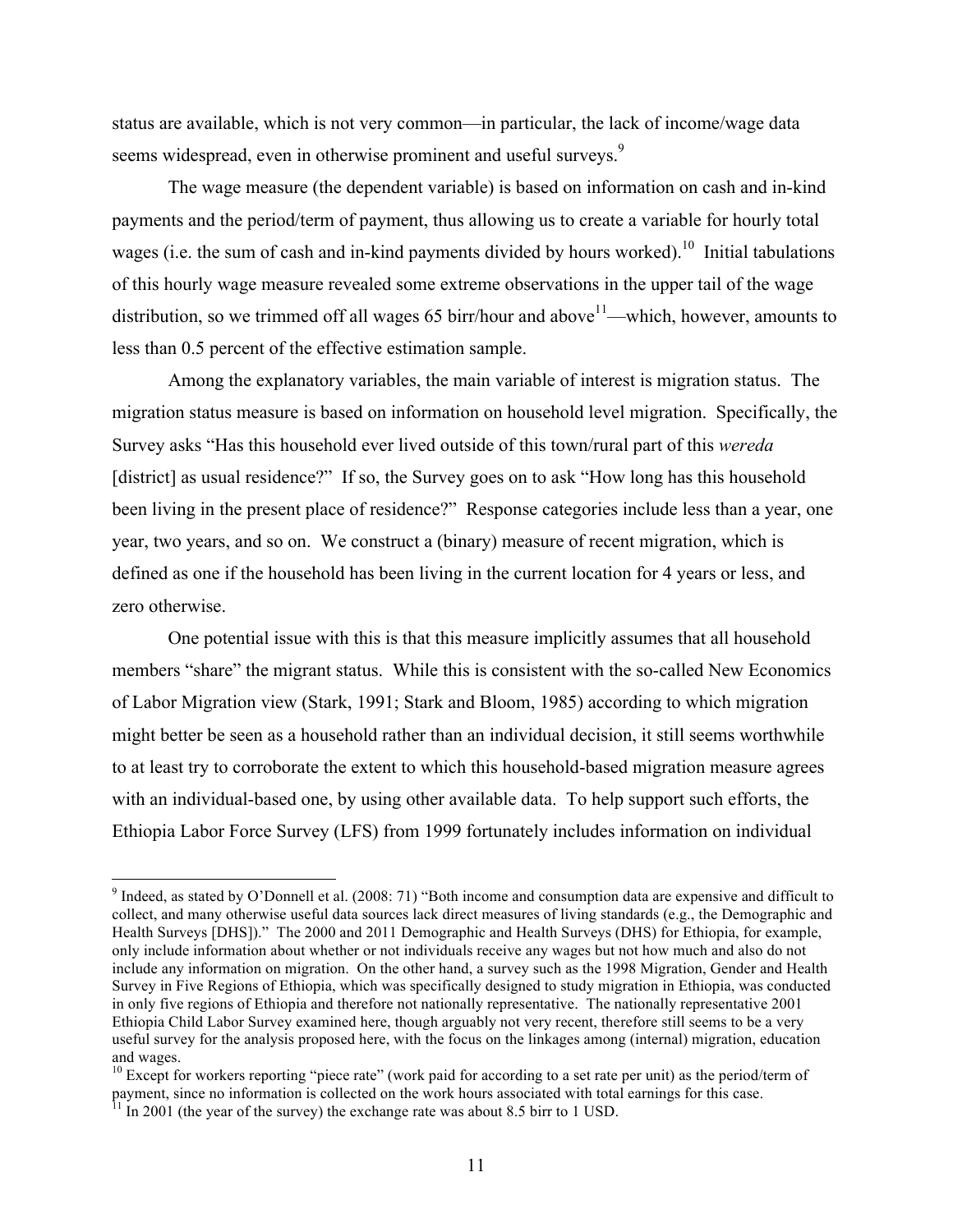level migration status.<sup>12</sup> While household-level migration information might be thought to overstate individual-level migration status by implicitly applying the status of migrant to all household members, the wording of the question in the CLS on which this information is based seems somewhat restrictive, talking about "the" household. It is therefore not a priori clear whether our measure overstates or understates "true," individual-level migration.

To provide a rough check of the validity of approximating individual-level migration status with this household-based measure, we compare the incidence of recent migration in the LFS and the CLS (Table 1). Being only two years apart, there should not be really massive differences in the incidence in recent migration—if our household-based migration measure is valid. While Table 1 reveals differences in the migration incidence when comparing the two measures—with the LFS consistently yielding a higher migration incidence than the CLS—the results do not appear irreconcilable. With the caveat that the measure is systematically somewhat downward biased relative to individual-level migration, we therefore proceed with our household-based migration measure.

#### [Table 1 about here]

In addition to the migration status variable, we also include a variable for the share of migrants in the community. This is defined using the migration status variable, so that we effectively have to assume that all members of a "migration household" are also all themselves migrants. Again, this variable is an attempt to measure the potential competition from inmigrants.

Education variables obviously have a prominent role in the human capital framework. We define this as a series of dummy variables, based on information on the highest grade completed. Due to the many categories (including grades 1-12, university, literacy campaigns, etc.), we create a total of six dummies: No education (reference), Grade 1-4, Grade 5-8, Grade 9- 12, Above grade 12, and Literacy campaign and other non-formal education.

Additionally, we include a full set of dummy variables for region of residence. These capture a host of factors associated with region of residence, including quality of education and local labor market conditions. While we are not specifically interested in these factors per se, conducting the analysis net of these factors helps decrease any bias of the pertinent coefficients.

<sup>&</sup>lt;sup>12</sup> The LFS, however, does not include wage or earnings information, which therefore makes it unsuitable for the main analysis of this paper.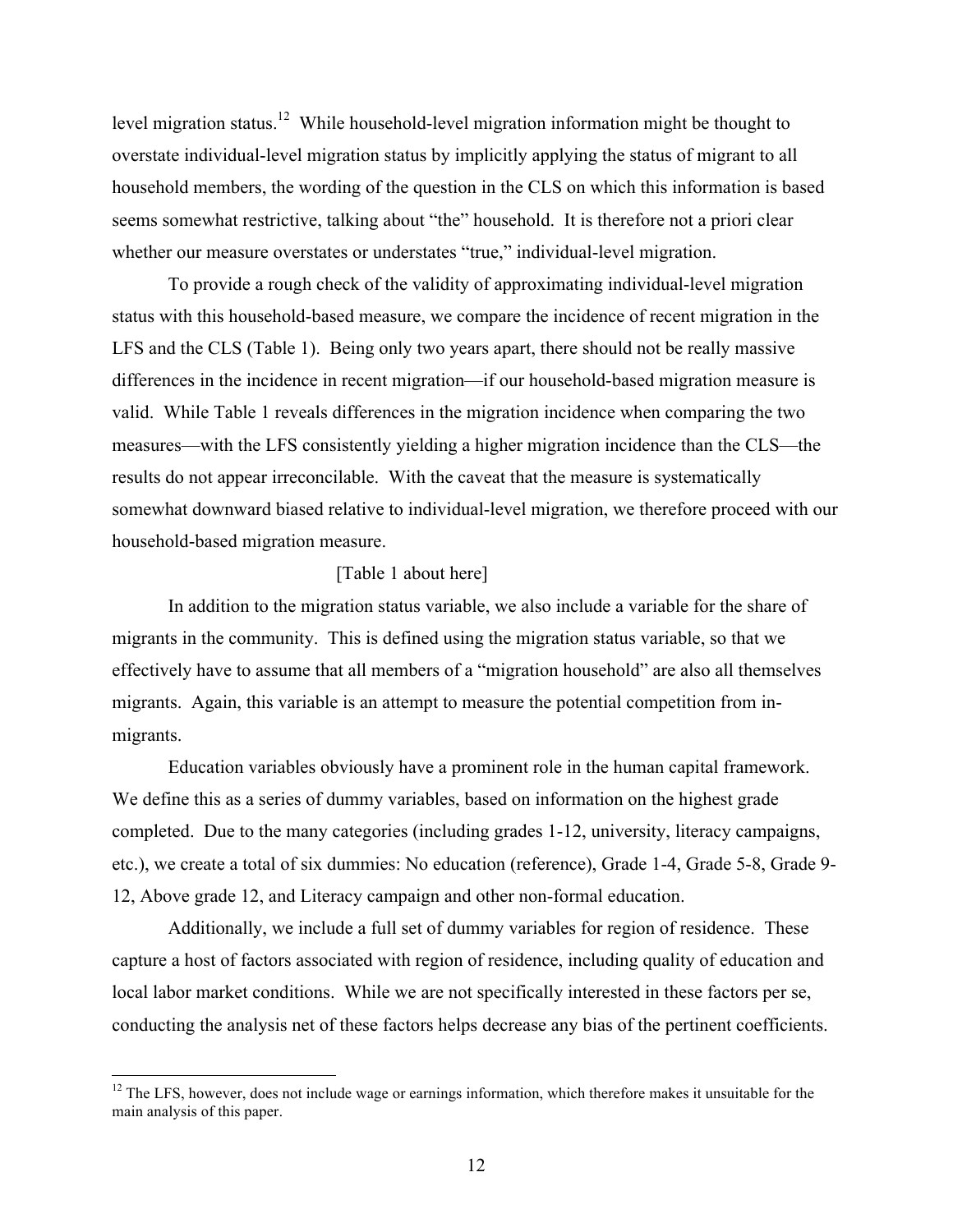The initial sample of 189,936 men, women, and children is initially restricted to employed adults 15 years of age and above living in urban areas, who were not piece rate enumerated.<sup>13</sup> Especially due to the low level of formal employment (and therefore relatively few wage earners) in Ethiopia, this yields an initial, potential estimation sample of 10,511 observations. Due to the trimming of extreme observations on wages and missing observations on one or more of the explanatory variables the final, actual estimation sample contains 10,414 employed adults from urban areas.

After discussing the variable definitions and sample restrictions, it seems fruitful to get a first look at the data in terms of sample means in various dimensions. First, it would seem interesting to explore the reasons why people in the sample migrate in the first place.<sup>14</sup> From Table 2, people predominantly move for work-related reasons, either to look for a job (about 20 percent) or because they actually found a job and/or received a job transfer (about 62 percent). The reason for moving for work-related reasons was greater among males than among females (about 21 percent of males versus about 18 percent of females came from households that moved due to looking for a job; and about 65 percent of males versus about 55 percent of females came from households that moved due to having been transferred and/or found a job).

#### [Table 2 about here]

Next, when considering the full sample, how are the females, males, migrants, and nonmigrants faring in terms of wages, education, and migration status (if applicable)? From Table 3, male wages exceed female wages (again, a well-established phenomenon for developed and developing countries alike). More importantly for our purposes, the raw wage gap seems to favor migrants heavily, at almost 25 percent higher hourly wages than non-migrants. In addition to the higher wages on average, migrants are also more educated than non-migrants on average. So, based on the descriptive statistics, migrants seem to be better faring than non-migrants, both in terms of education and wages. However, this is based on simple correlations and does not take into account other variables—for example, migrants may not obtain higher wages when other factors are controlled for (including their education); likewise, migrants may not

 $<sup>13</sup>$  Again, as discussed earlier, hourly wages cannot be calculated for piece rate workers for this dataset. The focus</sup>

on urban areas is due to wage employment being much less prevalent—if not virtually non-existent—in rural areas. <sup>14</sup> The table reports the responses to the question "What was the main reason for coming/changing to the present place of residence."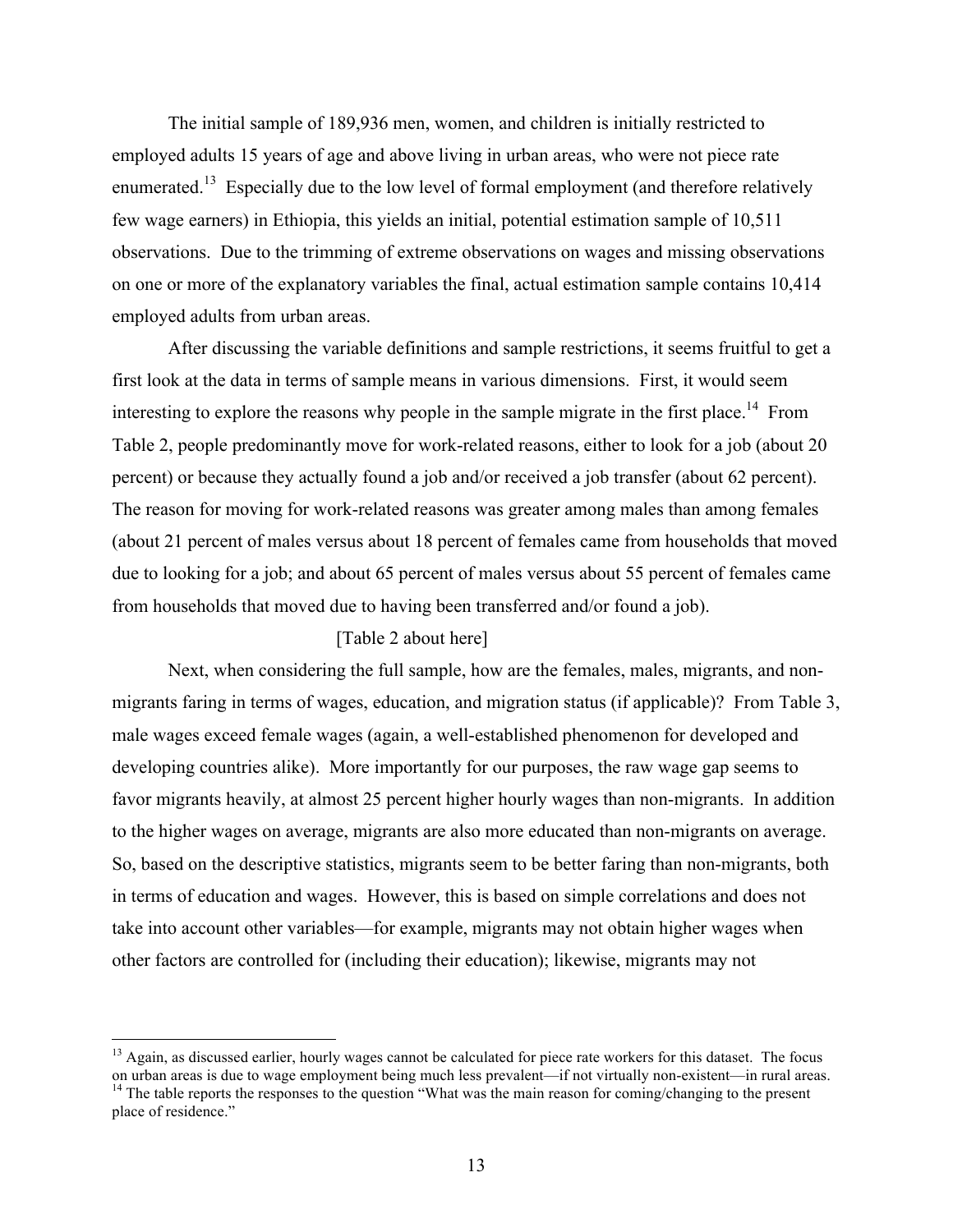necessarily have higher returns to their education than non-migrants. To examine issues such as these, a multivariate empirical analysis is called for—to which we therefore now turn.

[Table 3 about here]

#### **6. Multivariate Analysis**

This section presents and discusses reduced form estimates of wage determinants focusing on the relationship between wages and migration. The estimations are carried out as reduced form OLS15 Mincer-type wage regressions, extended with household migration status (except when conditioning on migrant status) and the share of migrants in the community. In addition to the full sample of adult Ethiopian wage earners, models are also estimated separately for females and males, migrants and non-migrants, and by educational attainment so as to explore the possibility of the wage structure differing across these dimensions—especially regarding the migration and education variables. The main objective here is to determine which part(s) of the Ethiopian work force are particularly affected by migration. All estimations incorporate the survey design—thus making the results nationally representative—by incorporating sampling weights, stratification and clustering (Wooldridge, 2010).

*Is there a premium to migration? Does the share of migrants in the current (receiving) community matter?* From Table 4, migration is associated with substantively and statistically significantly higher wages for the full sample and for males, so that adults from households who moved to the area within the past 4 years earn about 10.2 percent more than comparable adults from non-migrant households; for males, the migration premium is substantially higher, at 15.1 percent.<sup>16</sup> At only 4.1 percentage points, the migration premium for females is much lower; it is also imprecisely measured (high standard error) and therefore not statistically significant from

 $<sup>15</sup>$  Again, as discussed in Section 2, the potential endogeneity of both labor supply and migration status is a relevant</sup> concern in this study—though initial experiments with Heckman-type models to allow labor supply to be endogenous, as well as an instrumental variables strategy in a model where only household level migration was included (using the density of migrant households in the community of residence as identifying instrument) both turned out to support the more straightforward OLS framework.

<sup>&</sup>lt;sup>16</sup> Using the formula: returns in percent = {exp[coefficient] – 1}\*100. Using instead Kennedy's (1981) bias correction for dummy variables in semi-logarithmic models does not lead to notably different results—the biascorrected results being 10 percent for the full sample and 15 percent for males, respectively (again, Kennedy's (1981) bias-corrected formula is: Bias-corrected returns in percent =  $\{exp[coefficient - 0.5*Var(coefficient)] -$ 1}\*100). Due to the negligible difference in the results from the two methods here, the subsequently reported migration premium results use the "raw" (non- bias-corrected) migration premium formula.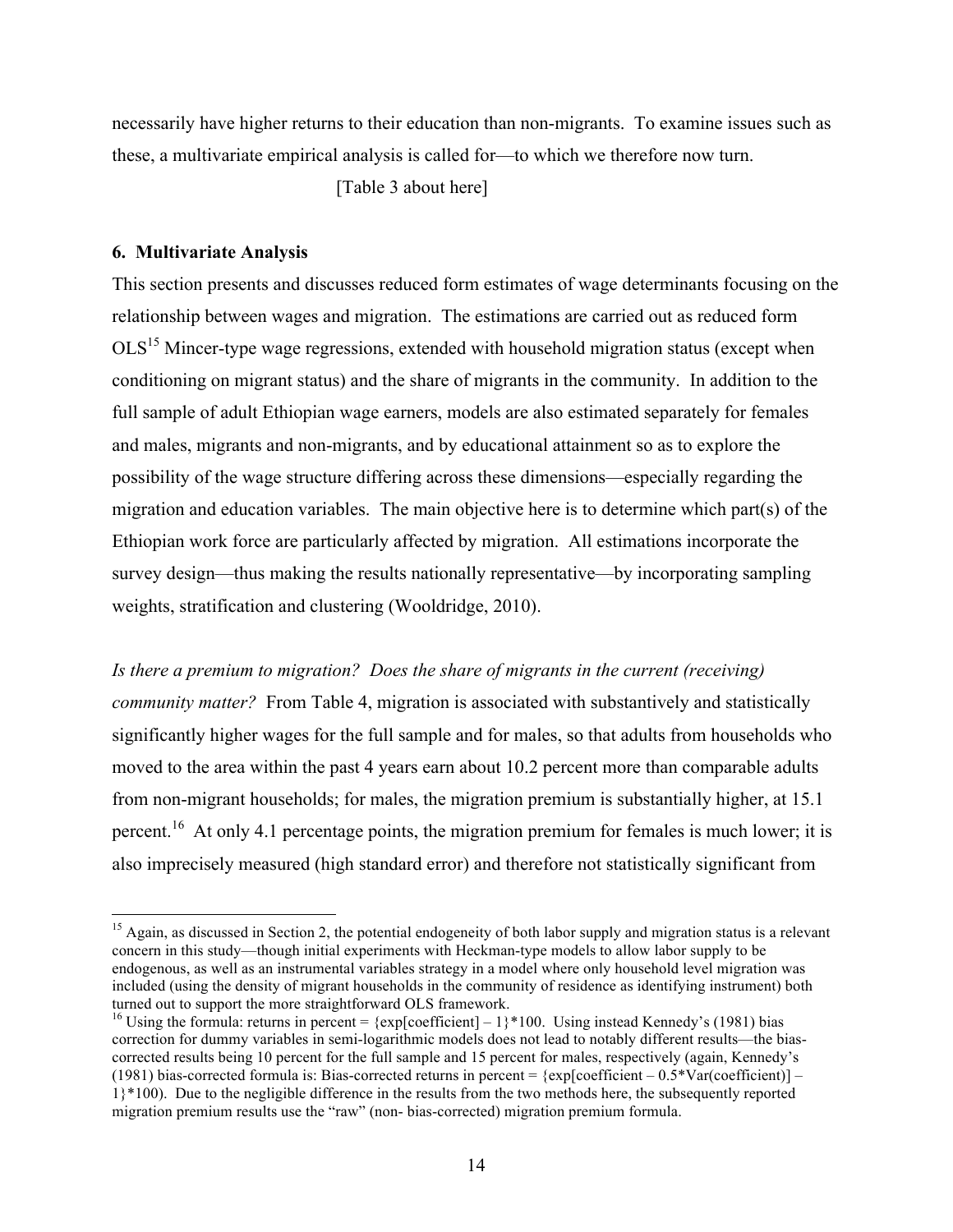zero. These estimates are certainly not unrealistic as compared to the findings in the previous literature reviewed previously—with Beegle et al. (2011) estimating a migration premium in the order of 36 percentage-points annual per capita household consumption growth over the thirteenyear period covered by their Tanzanian panel and de Brauw et al. (2013) estimating a migration premium of about 110 percent per capita household consumption for Ethiopia (again using a panel dataset).

Still, given the endogeneity concerns discussed previously, including migrants likely being less risk-averse and more achievement-oriented than non-migrants (both of which are hard to measure, thus likely leading to omitted variables bias) this estimate is likely biased upward. To address this, we suggest using the results from McKenzie et al. (2010), which examine returns to migration using a unique combination of experimental and non-experimental data from New Zealand, to anchor our results. Again, the contexts are obviously very different but at least this can help bounding our results to some extent. Using the main finding from McKenzie et al. (2010)—that non-experimental methods (other than instrumental variables) overstate the gains from migration by 20–82 percent—it is clear that while our results thus also likely overstate the "true" effect of migration, the net effect of migration on wages if taking the selection-component out is still sizeable. Indeed, taking 20 percentage points as the lower and 82 percent as the upper level of overstatement of the migration premium, the migration premium for the full sample can then be bounded between 5.6 and 8.5 percent and the male migration premium between 8.3 and 12.6 percent—which are still quite large migration premia.

Though the estimate is large, with an expected negative sign, there is no statistically significant association between the share of recent migrants in the community of destination and wages. Further, many of the findings from the empirical human capital literature are seen to hold for Ethiopia, as well. There is a wage gap in wages related to gender, females earning considerably less than males for given characteristics, a concave age-earnings profile, and substantial returns to education. Additionally, education returns increase with education level. The wage structures are also statistically significantly different across females and males overall: performing a Chow-type test for structural break (thus testing whether the interactions in a fully interacted model are jointly zero) yields a p-value less than 0.1 percent. The wage structure therefore differs statistically significantly between females and males.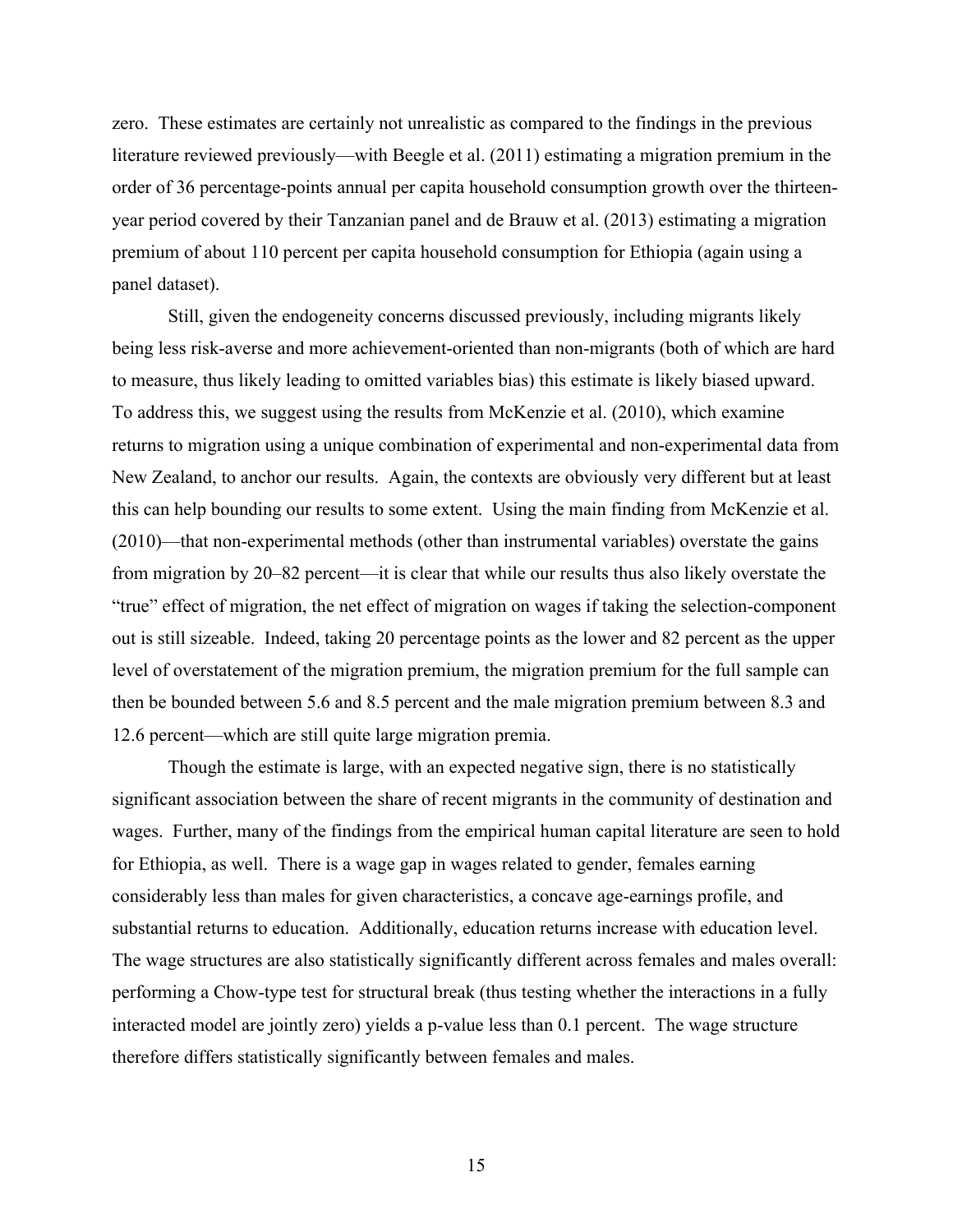#### [Table 4 about here]

#### *Is the overall wage structure of migrants and non-migrants different?*

While only males from migrant households were found to earn substantially more than comparable individuals (males) from non-migrant households, there is still the possibility that the entire returns structure differs systematically between individuals from migrant and nonmigrant households. To examine this further, we estimate the models separately for migrants and non-migrants (see Table 5). From Table 5, female migrants experience higher returns to education than female non-migrants, while the evidence for males is more mixed. Noticeably, for the full sample, the depressing effect of having more migrants in the community is now both large and statistically significant for migrants, while it remains statistically insignificant—and much smaller in substantive terms—for non-migrants.

[Table 5 about here]

We again formally test whether the wage structure differs between migrants and nonmigrants. This yields p-values of 2 percent for the full sample, 7.8 percent for females, and 14.3 percent for males. There is therefore strong evidence for structural differences in the wage structure for wage earners as a whole. Conditioning on gender, however, there is moderate to strong evidence favoring structural differences in the wage structure of female migrants and female non-migrants and weak to no evidence favoring a similar difference in the wage structure for males.

#### *Does the migration-wage association differ across educational attainment?*

To explore whether the migration-wage association differs across educational attainment, we estimate models that condition on educational attainment. Table 6 presents the results pertaining to the migration variable(s) from this exercise (the other explanatory variables were included as before but the results have been excluded to make the table more readable; they are available upon request). Table 6 reveals two striking results. First, the positive premium to householdlevel migration found earlier only "survives" (in *both* statistical *and* substantive terms) for the full sample and for males—and only for the group of individuals with above grade 12 completed. Second, the depressing effect of having more migrants in the community found earlier for

16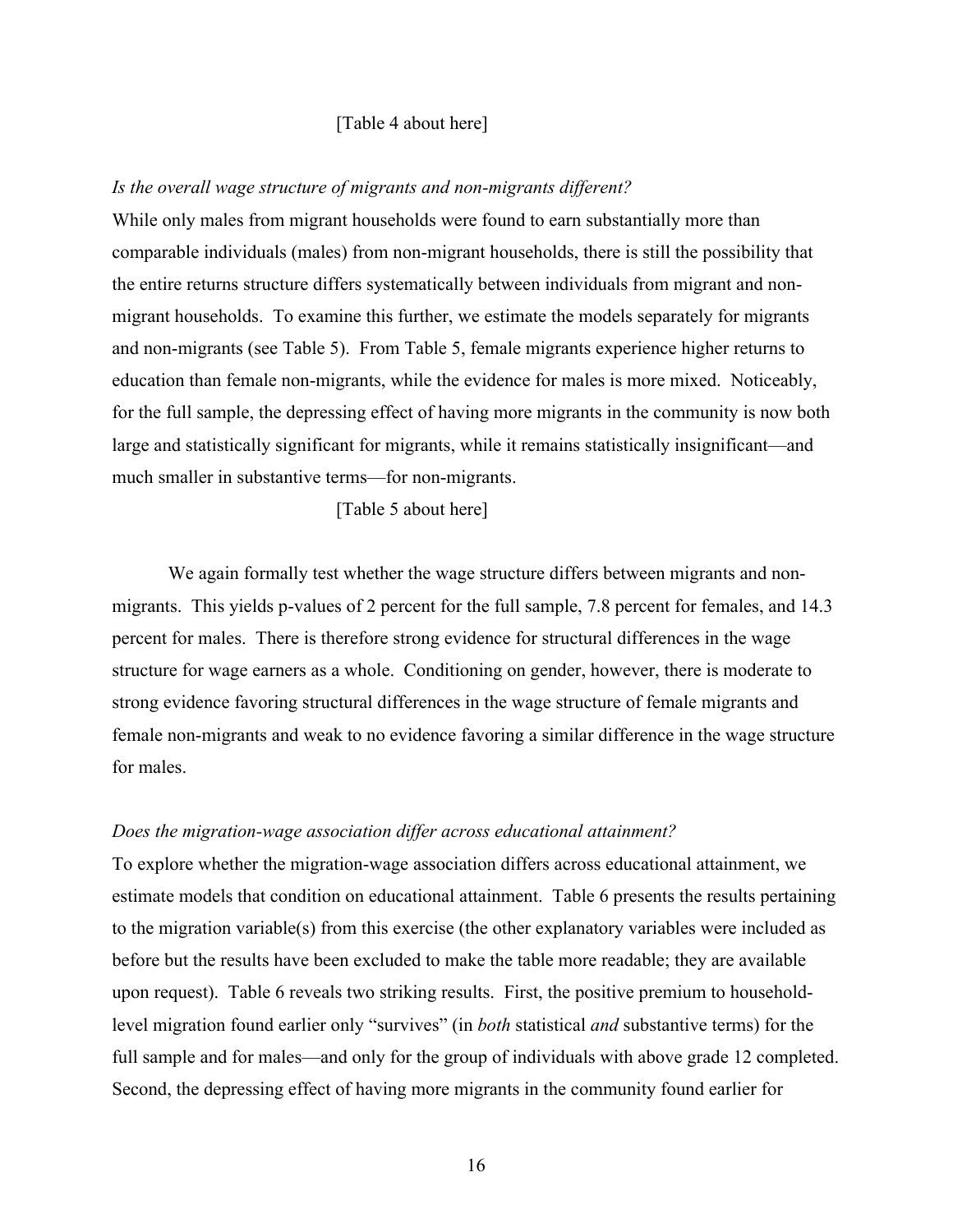migrants in the full sample turns out to be driven by the less skilled workers: while substantively large for several different education levels, the negative association is only statistically significantly different from zero for individuals with no education (full sample, females, males, non-migrants) and for individuals with grade 1-4 completed (migrants). Perhaps this reflects a migration pattern for low-skilled migrants whereby they migrate to specific areas with high demand for low-skilled workers (who are paid low wages), so that the effect is not so much an effect of the share of migrants per see, but rather the effect of migrants with low-education ending up in specific location (after all we do not know if their wage is higher or lower than any potential wage they could have earned at home). It is also possible, however, that the increased competition from migrants leads to some of the native workers emigrating—so that part of the estimated wage effect is actually due to this "discouraged native worker" effect rather than network effects per se (i.e. the network effect would be biased upward, in this case). Testing for whether the wage structure is also statistically significant as a whole across educational attainment reveals that this is indeed the case: the p-value for joint statistical significance of the interaction terms in a fully interacted model was less than 0.001 in all cases.

In combination, these last results suggest that migration has both winners and losers: the more educated are the winners from increased migration, while the less educated are the losers.

[Table 6 about here]

#### **7. Conclusion**

This paper examines internal migration in Ethiopia, focusing at the linkages among internal migration, education and wages. Descriptive statistics indicate that migrants are better off than non-migrants on average in terms of both their education and their wages. When moving to the multivariate analysis, these preliminary results are strengthened: not only do migrants also obtain higher wages when other factors (including education) are controlled for, they also obtain higher returns to their education than non-migrant, controlling for other factors.

What does all this mean? In combination, the results suggest that the more educated are the winners from increased migration, while the less educated are the losers. That is, "the winner takes it all": the more educated reap higher returns both from benefitting more from migration and from being better educated to begin with, leaving the less educated—especially among the migrant population—as the losers.

17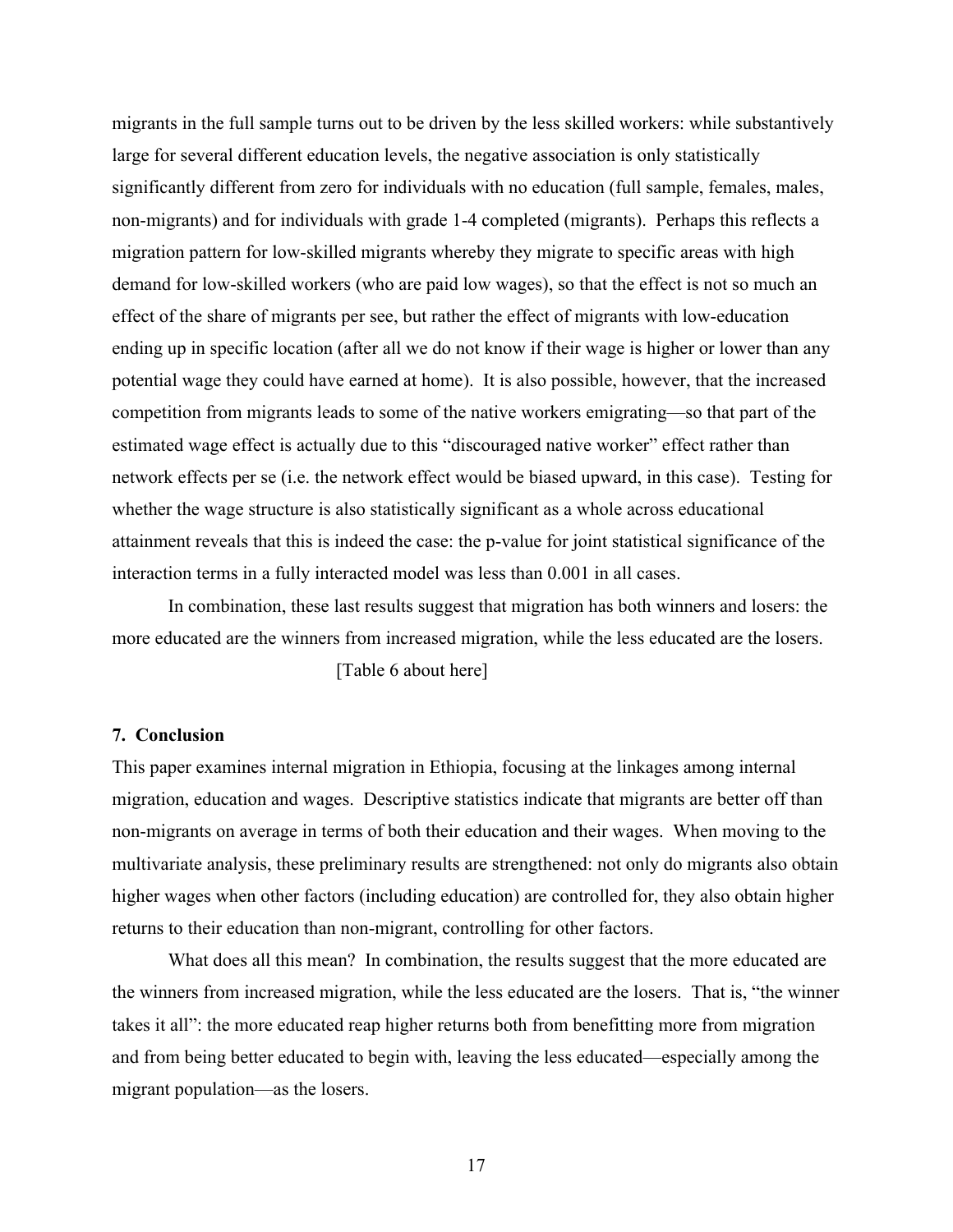This result should be of concern to policy makers in Ethiopia, since individuals with low levels of education already comprise a vulnerable group. Focus should therefore be shifted even more towards this group – for example in terms of skills upgrading and education – especially in areas with high levels of in-migration.

Future research may want to extend these analyses to other countries—especially in Sub-Saharan Africa, where internal migration is an important feature of the labor market. As always, such efforts are data dependent, however. The data examined here provided only a measure of internal migration at the household level, which—our cross-validation efforts notwithstanding is less than ideal. Collecting migration information at the individual level in future surveys for Ethiopia—and other countries—would help us understanding the workings and correlates of internal migration even better. At the same time, it is important that future data collection efforts also emphasize the importance of other important information—including information on wages (for both migrants and non-migrants), the inclusion of which is not necessarily common in current data collection efforts.

#### **References:**

Ajakaiye, Olu, Robert E.B. Lucas, and Joseph T. Karugia (2006) "Africa's Resurgence and International Migration: An Overview," *Journal of African Economies* 15(2): 141-160.

Becker, Gary. S. (1964) *Human Capital*, New York: Columbia University Press.

- Beegle, Kathleen, Joachim De Weerdt, and Stefan Dercon (2011) "Migration and Economic Mobility in Tanzania: Evidence from a Tracking Survey," *The Review of Economics and Statistics* 93(3): 1010–1033.
- CSA (2002) *Ethiopia Child Labour Survey Report 2001*, Central Statistical Authority (CSA): Addis Ababa.
- de Brauw, Alan and Valerie Mueller (2012) "Do Limitations in Land Rights Transferability Influence Mobility Rates in Ethiopia?" *Journal of African Economies* 21(4): 548–579.
- de Brauw, Alan, Valerie Mueller, and Hak Lim Lee (2014) "The Role of Rural–Urban Migration in the Structural Transformation of Sub-Saharan Africa," *World Development* 63: 33–42.
- de Brauw, Alan, Valerie Mueller, and Tassew Woldehanna (2013) "Does Internal Migration Improve Overall Well-Being in Ethiopia?" Ethiopia Strategy Support Program II Working Paper 55, Washington, DC and Addis Ababa: International Food Policy Research Institute (IFPRI) and Ethiopian Development Research Institute (EDRI). Accessed online 1/24/2015:

http://www.ifpri.org/sites/default/files/publications/esspwp55.pdf

Faini, Riccardo C., Jaime de Melo and Klaus Zimmermann (1999) *Migration: The Controversies*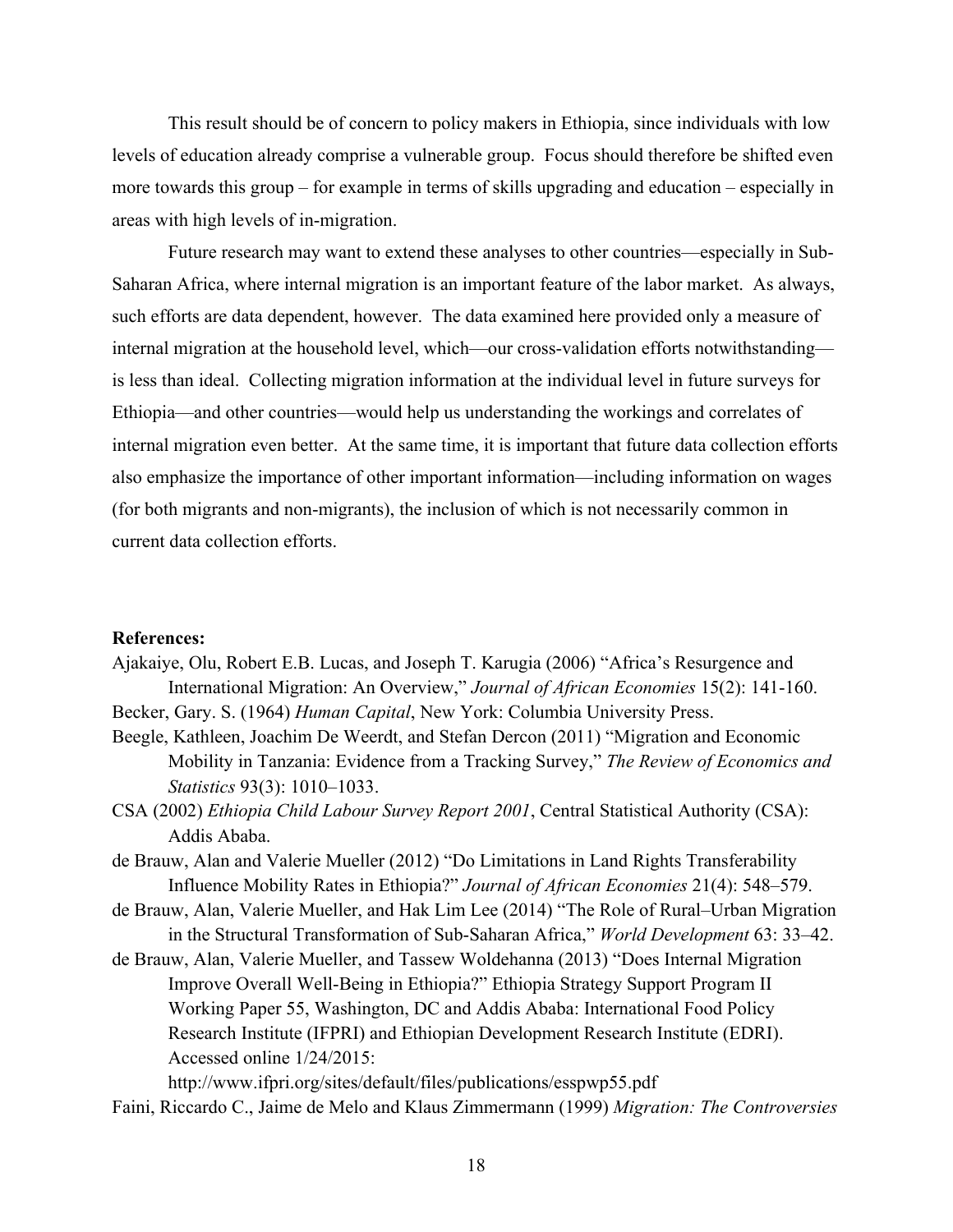*and the Evidence*, Cambridge: Cambridge University Press.

- Gray, Clark and Valerie Mueller (2012) "Drought and Population Mobility in Rural Ethiopia," *World Development* 40(1): 134–145.
- Huber, P. J. (1967) "The Behavior of Maximum Likelihood Estimates under Nonstandard Conditions," In: *Proceedings of the Fifth Berkeley Symposium on Mathematical Statistics and Probability* Vol. 1, Berkeley, CA: University of California Press.
- Kennedy, Peter E. (1981) "Estimation with Correctly Interpreted Dummy Variables in Semilogarithmic Equations," *American Economic Review*, 71(4): 801.
- Kiros, G-E. and M.J. White (2004) "Migration, community context and child immunization in Ethiopia," *Social Science and Medicine*: 59: 2603-2616.
- Lucas, Robert E.B. (1997) "Internal Migration in Developing Countries," in: M. R. Rosenzweig & Stark, O. (Eds.), *Handbook of Population and Family Economics*, Vol. 1, Amsterdam: Elsevier.
- Mberu, Blessing Uchenna (2006) "Internal migration and household living conditions in Ethiopia," *Demographic Research* 14: 509-540.
- McKenzie, David, John Gibson, and Steven Stillman (2010) ''How Important Is Selection? Experimental v. Non-Experimental Measures of the Income Gains from Migration,'' *Journal of the European Economic Association* 8: 913–945.
- Mincer, Jacob (1974) *Schooling, Experience, and Earnings*, New York: Columbia University Press.
- Munshi, Kaivan (2003) ''Networks in the Modern Economy: Mexican Migrants in the United States Labor Market,'' *Quarterly Journal of Economics* 118: 549–597.
- O'Donnell, Owen, Eddy van Doorslaer, Adam Wagstaff and Magnus Lindelow (2008) *Analyzing Health Equity Using Household Survey Data: A Guide to Techniques and Their Implementation*, Washington, DC: World Bank.
- Psacharopoulos, George (1994) Returns to Investment in Education: A Global Update, *World Development* 22(9): 1325-1343.
- Psacharopoulos, George and Harry Anthony Patrinos (2004) "Returns to Investment in Education: A Further Update," *Education Economics* 12(2): 111-134.
- Stark, O. (1991) *The Migration of Labor*, Boston: Basil Blackwell.
- Stark, O., and Bloom, D. E. (1985) "The New Economics of Labor Migration," *American Economic Review* 75(2): 173–178.
- White, H. (1980) "A Heteroskedasticity-Consistent Covariance Matrix Estimator and a Direct Test for Heteroskedasticity," *Econometrica* 48(4): 817–830.
- Wooldridge, J.M. (2010) *Econometric Analysis of Cross-Section and Panel Data*, Cambridge, Massachusetts: The MIT Press.
- World Bank (2007) *Urban Labor Markets in Ethiopia: Challenges and Prospects" (In Two Volumes) Volume II: Background Papers*, Report No. 38665-ET, Poverty Reduction and Economic Management Unit, Africa Region, Washington, D.C.: World Bank.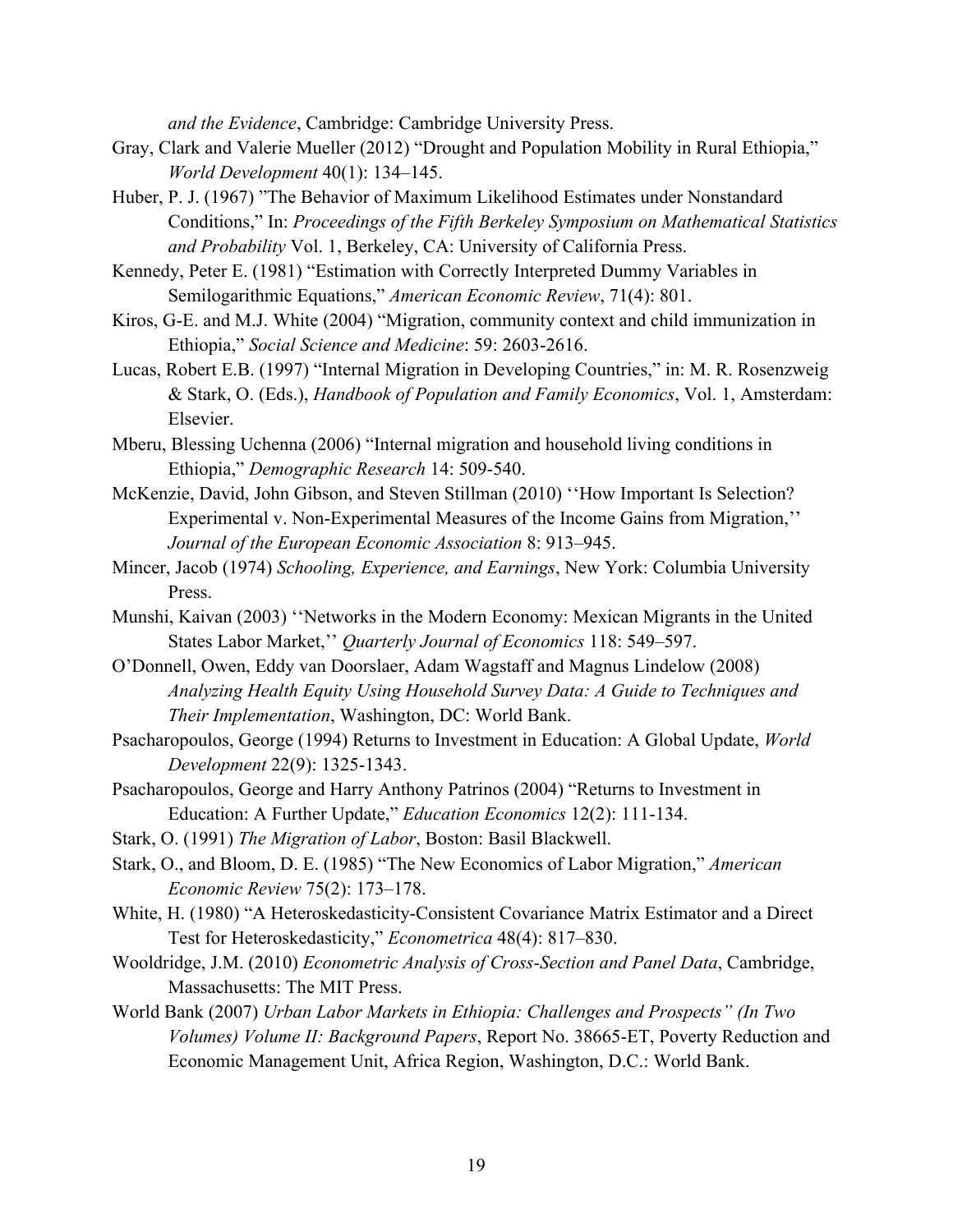|                             | <b>LFS</b> 1999 |                |       | <i>CLS 2001</i> |
|-----------------------------|-----------------|----------------|-------|-----------------|
|                             | Mean            | 95 percent CI  | Mean  | 95 percent CI   |
| Adults & children combined: |                 |                |       |                 |
| Full sample                 | 0.043           | [0.039; 0.046] | 0.025 | [0.022; 0.028]  |
| Females                     | 0.046           | [0.043; 0.050] | 0.024 | [0.021; 0.027]  |
| Males                       | 0.039           | [0.036; 0.043] | 0.025 | [0.022; 0.028]  |
| Adults $(15+)$ :            |                 |                |       |                 |
| Full sample                 | 0.057           | [0.053; 0.061] | 0.028 | [0.025; 0.031]  |
| Females                     | 0.061           | [0.057; 0.066] | 0.026 | [0.023; 0.029]  |
| Males                       | 0.052           | [0.048; 0.057] | 0.029 | [0.026; 0.033]  |
| Adult household heads:      |                 |                |       |                 |
| Full sample                 | 0.057           | [0.042; 0.050] | 0.036 | [0.032; 0.040]  |
| Females                     | 0.061           | [0.050; 0.063] | 0.044 | [0.038; 0.051]  |
| Males                       | 0.052           | [0.038; 0.046] | 0.033 | [0.029; 0.037]  |

**Table 1. Incidence of Recent Migration – Total and By Gender, for All Individuals, Adults and Adult Household Heads, LFS 1999 and CLS 2001**

*Notes:* Calculations incorporate sampling weights and clustering (Wooldridge, 2010). *Source:* Ethiopia Labor Force Survey, 1999, and Ethiopia Child Labor Survey, 2001.

|  | Table 2. Reason for Migration, Full Sample and by Gender |  |  |
|--|----------------------------------------------------------|--|--|
|  |                                                          |  |  |

|                            | All   | Females | Males |
|----------------------------|-------|---------|-------|
| Education                  | 0.044 | 0.072   | 0.033 |
| Marriage arrangement       | 0.008 | 0.006   | 0.009 |
| Marriage dissolution       | 0.009 | 0.032   | 0.000 |
| Looking for a job          | 0.199 | 0.182   | 0.206 |
| Found a job/transfer       | 0.616 | 0.546   | 0.645 |
| Displacement, war, draught | 0.051 | 0.069   | 0.044 |
| Other                      | 0.073 | 0.094   | 0.064 |
| Total                      | 1.000 | 1.000   | 1.000 |

*Notes:* Sample sizes are 1, 147 observations (all migrants), 349 observations (female migrants), and 798 observations (male migrants). Calculations incorporate sampling weights.

*Source:* Ethiopia Child Labor Survey, 2001.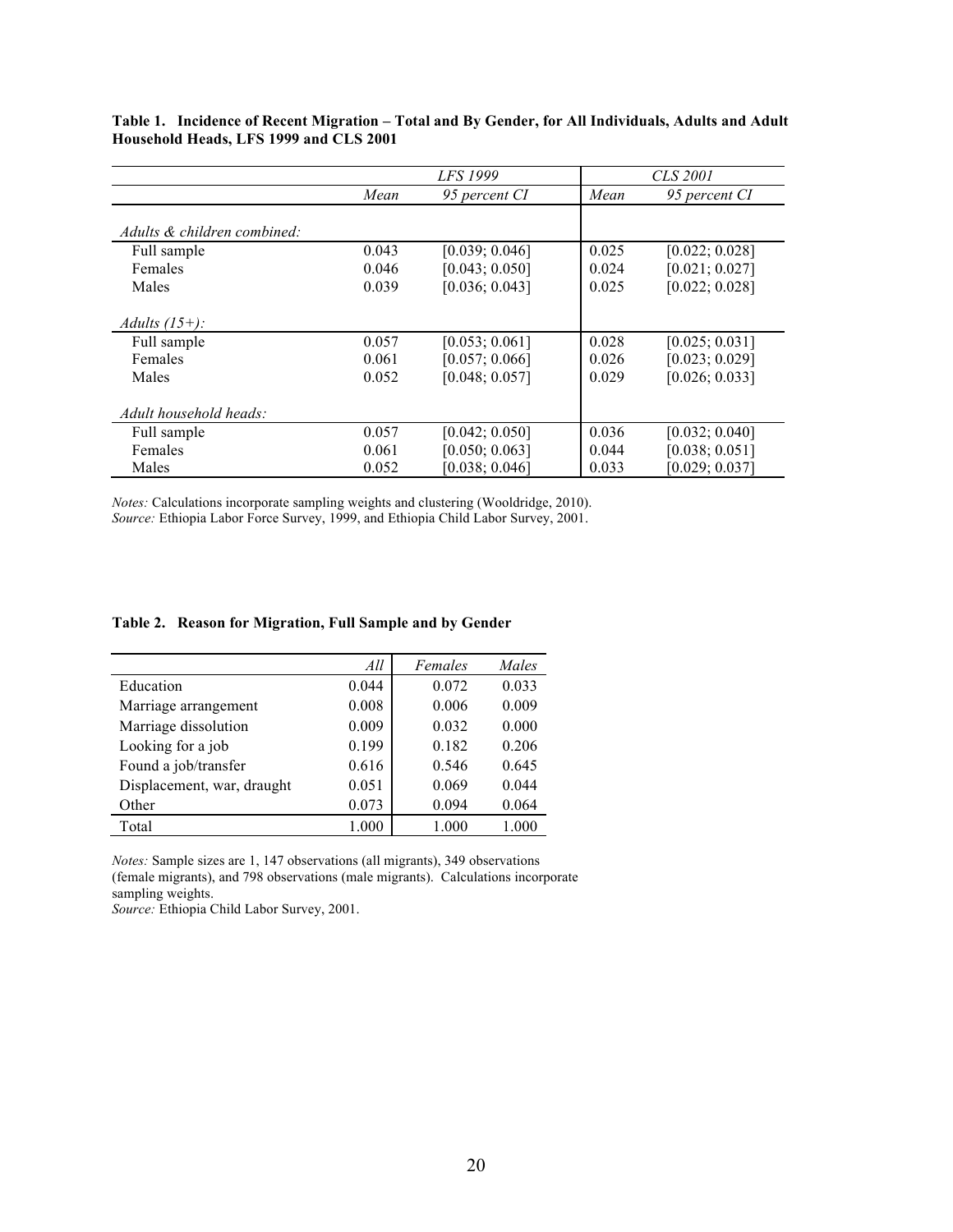|                    | All     | Female | Males  | Migrants | $Non-$   |
|--------------------|---------|--------|--------|----------|----------|
|                    |         |        |        |          | migrants |
| Hourly earnings    | 3.209   | 3.009  | 3.344  | 4.022    | 3.110    |
| Female             | 0.405   | 1.000  | 0.000  | 0.296    | 0.418    |
| Age                | 31.982  | 27.773 | 34.841 | 31.072   | 32.092   |
| No education       | 0.184   | 0.305  | 0.102  | 0.135    | 0.190    |
| Grade 1-4          | 0.084   | 0.092  | 0.079  | 0.055    | 0.088    |
| Grade 5-8          | 0.186   | 0.154  | 0.207  | 0.148    | 0.190    |
| Grade 9-12         | 0.286   | 0.262  | 0.302  | 0.315    | 0.283    |
| Above grade 12     | 0.237   | 0.167  | 0.285  | 0.327    | 0.226    |
| Lit camp/nonformal | 0.022   | 0.020  | 0.024  | 0.019    | 0.023    |
| Recently migrated  | 0.108   | 0.079  | 0.127  | 1.000    | 0.000    |
| Share migrants     | 0.085   | 0.082  | 0.087  | 0.177    | 0.074    |
| N                  | 10, 414 | 4,228  | 6, 186 | 1, 147   | 9, 267   |

**Table 3. Means for Estimation Sample: Full Sample and by Gender and Migrant Status**

*Notes:* Calculations incorporate sampling weights.

*Source:* Ethiopia Child Labor Survey, 2001.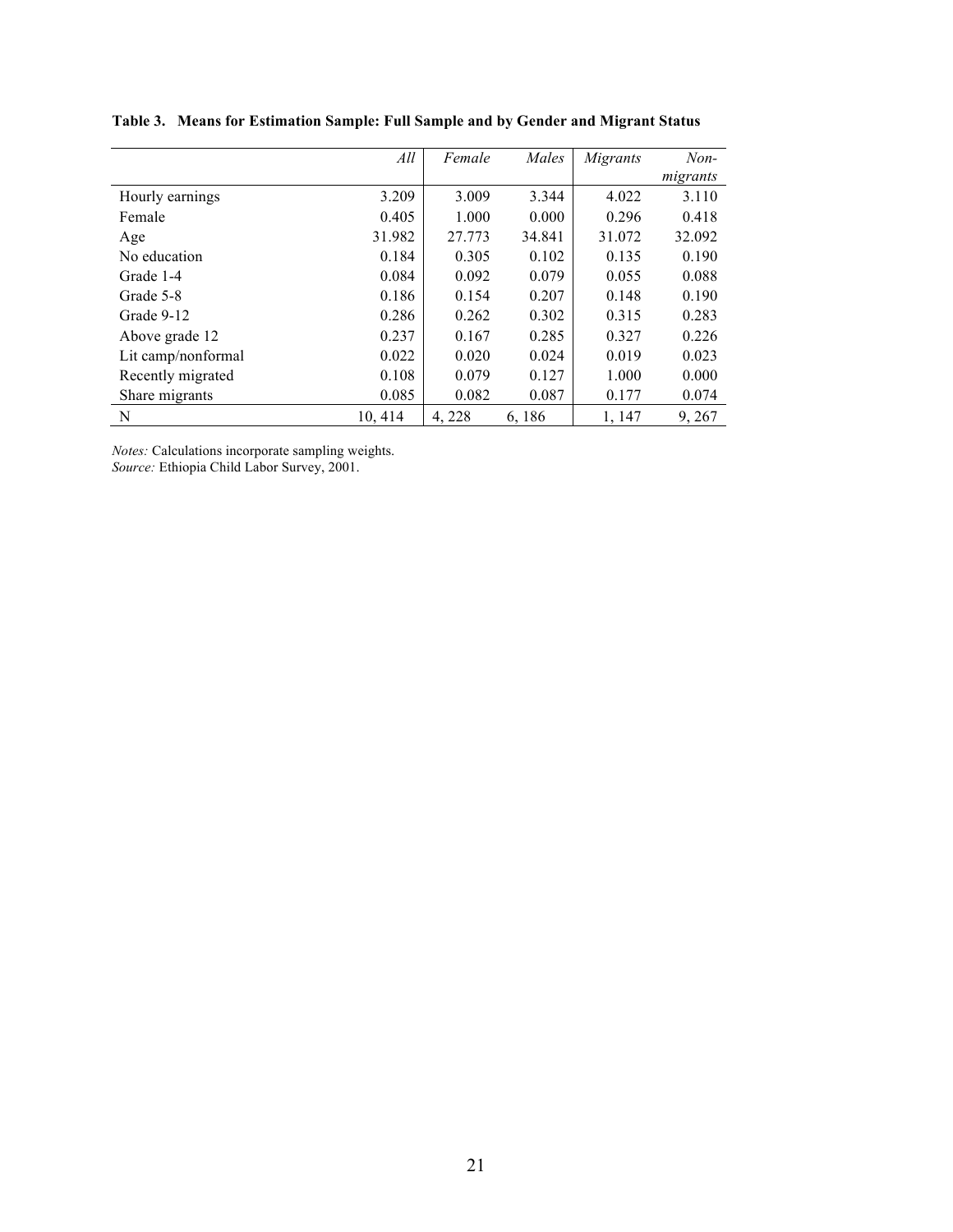|                    | Full sample | Females     | Males       |
|--------------------|-------------|-------------|-------------|
| Female             | $-0.395***$ |             |             |
|                    | $[0.032]$   |             |             |
| Age                | $0.088***$  | $0.087***$  | $0.088***$  |
|                    | [0.008]     | [0.015]     | [0.009]     |
| Age squared        | $-0.001***$ | $-0.001***$ | $-0.001***$ |
|                    | [0.000]     | [0.000]     | [0.000]     |
| Grade 1-4          | $0.220***$  | $0.178**$   | $0.183**$   |
|                    | $[0.060]$   | [0.080]     | [0.085]     |
| Grade 5-8          | $0.634***$  | 0.566***    | $0.581***$  |
|                    | [0.057]     | [0.085]     | [0.079]     |
| Grade 9-12         | 1.076***    | 1.205***    | 0.907***    |
|                    | $[0.051]$   | [0.065]     | [0.077]     |
| Above grade 12     | 1.638***    | 1.808***    | 1.471***    |
|                    | $[0.051]$   | $[0.073]$   | $[0.072]$   |
| Lit camp/nonformal | 0.099       | $-0.066$    | 0.129       |
|                    | $[0.110]$   | [0.157]     | [0.151]     |
| Recently migrated  | $0.097*$    | 0.04        | $0.141***$  |
|                    | $[0.051]$   | [0.109]     | [0.053]     |
| Share migrants     | $-0.304$    | $-0.381$    | $-0.215$    |
|                    | [0.297]     | $[0.424]$   | [0.305]     |
| Tigray             | $0.680***$  | $0.898**$   | $0.480**$   |
|                    | [0.259]     | [0.353]     | $[0.206]$   |
| Affar              | $0.502***$  | $0.730***$  | $0.302***$  |
|                    | [0.174]     | [0.260]     | [0.108]     |
| Amhara             | $-0.239***$ | $-0.318***$ | $-0.189***$ |
|                    | $[0.052]$   | [0.085]     | $[0.060]$   |
| Oromyia            | $-0.214***$ | $-0.222***$ | $-0.238***$ |
|                    | [0.049]     | [0.068]     | [0.058]     |
| Somali             | 0.11        | $0.263***$  | 0.016       |
|                    | [0.104]     | [0.081]     | [0.161]     |
| Benishangul        | $-0.072$    | 0.057       | $-0.162**$  |
|                    | [0.090]     | $[0.244]$   | [0.069]     |
| SNNP               | $-0.190***$ | $-0.129$    | $-0.239***$ |
|                    | [0.054]     | [0.091]     | [0.062]     |
| Gambella           | 0.082       | $0.236**$   | 0.02        |
|                    | [0.083]     | [0.093]     | [0.109]     |
| Harari             | $-0.017$    | 0.027       | $-0.059$    |
|                    | [0.040]     | [0.059]     | [0.052]     |
| Dire Dawa          | $0.133*$    | $0.272**$   | 0.026       |
|                    | [0.075]     | $[0.110]$   | $[0.072]$   |
| Constant           | $-2.105***$ | $-2.542***$ | $-1.951***$ |
|                    | [0.130]     | [0.217]     | [0.181]     |
| $R^2$              | 0.44        | 0.39        | 0.37        |
| N                  | 10, 414     | 4,228       | 6,186       |

**Table 4. Wage Regressions for Full Sample and Across Gender**

*Notes:* Robust Huber-White (Huber, 1967; White, 1980) standard errors, adjusted for within-cluster correlation/clustering (Wooldridge, 2010), in brackets under parameter estimates. \*: statistically significant at 10 percent; \*\*: statistically significant at 5 percent; \*\*\*: statistically significant at 1 percent. Reference groups are "No education" (education), and "Addis Ababa" (region). Chow-type test for sample split across gender:  $F(19, 505) = 3.90$ , P-value < 0.001. *Source:* Ethiopia Child Labor Survey, 2001.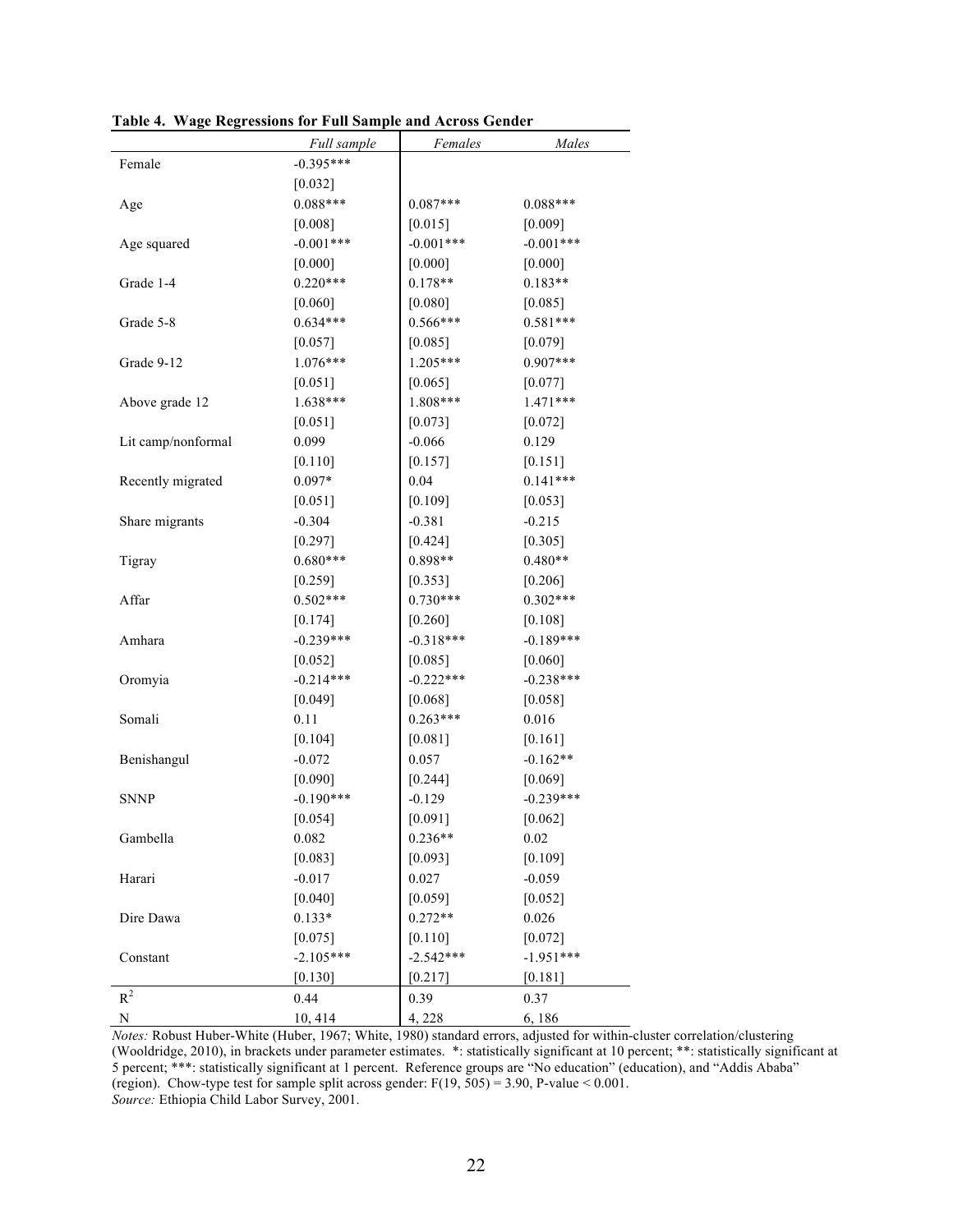|                    |              | Full sample | Females         |             | Males           |             |
|--------------------|--------------|-------------|-----------------|-------------|-----------------|-------------|
|                    | Migrants     | Non-        | <b>Migrants</b> | Non-        | <b>Migrants</b> | $Non-$      |
|                    |              | migrants    |                 | migrants    |                 | migrants    |
| Female             | $-0.399***$  | $-0.393***$ |                 |             |                 |             |
|                    | [0.113]      | [0.033]     |                 |             |                 |             |
| Age                | $0.116***$   | $0.087***$  | $0.156**$       | $0.085***$  | $0.105***$      | $0.087***$  |
|                    | $[0.024]$    | [0.008]     | [0.061]         | $[0.015]$   | $[0.027]$       | $[0.010]$   |
| Age squared        | $-0.001$ *** | $-0.001***$ | $-0.002**$      | $-0.001***$ | $-0.001***$     | $-0.001***$ |
|                    | [0.000]      | [0.000]     | [0.001]         | [0.000]     | [0.000]         | [0.000]     |
| Grade 1-4          | $0.521*$     | $0.199***$  | $0.618*$        | $0.152*$    | 0.18            | $0.186**$   |
|                    | [0.294]      | [0.062]     | [0.350]         | [0.084]     | [0.433]         | [0.090]     |
| Grade 5-8          | $0.871***$   | $0.618***$  | $1.082**$       | $0.525***$  | 0.471           | 0.596***    |
|                    | [0.241]      | [0.059]     | [0.482]         | [0.092]     | [0.324]         | [0.086]     |
| Grade 9-12         | 1.328***     | $1.053***$  | $1.461***$      | $1.181***$  | $0.935***$      | $0.901***$  |
|                    | $[0.221]$    | [0.054]     | [0.272]         | $[0.070]$   | [0.310]         | [0.081]     |
| Above grade 12     | 1.811 ***    | $1.619***$  | 2.095***        | $1.778***$  | $1.401***$      | 1.476***    |
|                    | [0.209]      | [0.054]     | [0.277]         | [0.079]     | [0.299]         | [0.078]     |
| Lit camp/nonformal | $0.505*$     | 0.076       | 1.212           | $-0.104$    | 0.022           | 0.149       |
|                    | $[0.269]$    | [0.116]     | [0.914]         | [0.160]     | [0.355]         | [0.166]     |
| Share migrants     | $-0.969**$   | $-0.15$     | $-1.226$        | $-0.206$    | $-0.705$        | $-0.102$    |
|                    | [0.408]      | [0.333]     | [0.806]         | [0.461]     | [0.530]         | [0.351]     |
| Tigray             | $0.729**$    | $0.667**$   | $1.172**$       | $0.822**$   | 0.395           | $0.511**$   |
|                    | [0.310]      | [0.261]     | [0.484]         | [0.335]     | [0.300]         | [0.219]     |
| Affar              | 0.167        | $0.554***$  | $-0.033$        | $0.783***$  | 0.179           | $0.334**$   |
|                    | $[0.178]$    | [0.194]     | [0.376]         | [0.256]     | [0.233]         | [0.129]     |
| Amhara             | $-0.041$     | $-0.279***$ | $-0.111$        | $-0.351***$ | $-0.02$         | $-0.231***$ |
|                    | [0.207]      | [0.061]     | $[0.422]$       | [0.104]     | $[0.216]$       | [0.063]     |
| Oromyia            | $-0.18$      | $-0.226***$ | $-0.186$        | $-0.235***$ | $-0.249$        | $-0.246***$ |
|                    | [0.144]      | [0.053]     | [0.235]         | [0.068]     | [0.196]         | [0.064]     |
| Somali             | $-0.081$     | 0.17        | $0.344*$        | $0.268***$  | $-0.161$        | 0.11        |
|                    | $[0.182]$    | [0.110]     | [0.203]         | [0.088]     | $[0.210]$       | [0.188]     |
| Benishangul        | 0.05         | $-0.103$    | $-0.231$        | 0.134       | 0.095           | $-0.231***$ |
|                    | [0.186]      | [0.105]     | [0.273]         | [0.267]     | [0.258]         | [0.077]     |
| <b>SNNP</b>        | $-0.134$     | $-0.196***$ | $-0.121$        | $-0.13$     | $-0.199$        | $-0.247***$ |
|                    | [0.191]      | [0.053]     | [0.263]         | [0.094]     | [0.262]         | [0.059]     |
| Gambella           | 0.012        | 0.099       | 0.161           | $0.249**$   | $-0.14$         | 0.047       |
|                    | [0.158]      | [0.091]     | $[0.260]$       | [0.106]     | $[0.224]$       | $[0.122]$   |
| Harari             | 0.055        | $-0.022$    | $-0.11$         | 0.034       | 0.089           | $-0.071$    |
|                    | [0.201]      | [0.039]     | [0.511]         | [0.058]     | [0.236]         | [0.055]     |
| Dire Dawa          | 0.064        | $0.131*$    | $-0.126$        | $0.275**$   | 0.03            | 0.02        |
|                    | [0.186]      | [0.077]     | [0.345]         | [0.112]     | [0.260]         | [0.075]     |
| Constant           | $-2.562***$  | $-2.082***$ | $-3.606***$     | $-2.502***$ | $-1.988***$     | $-1.943***$ |
|                    | [0.461]      | [0.133]     | [0.802]         | [0.226]     | [0.703]         | [0.183]     |
| $R^2$              | 0.45         | 0.44        | 0.42            | 0.39        | 0.37            | 0.36        |
| ${\bf N}$          | 1, 147       | 9,267       | 349             | 3,879       | 798             | 5,388       |

**Table 5. Wage Regressions By Migrant Status: Full Sample and Across Gender**

*Notes:* Robust Huber-White (Huber, 1967; White, 1980) standard errors, adjusted for within-cluster correlation/clustering (Wooldridge, 2010), in brackets under parameter estimates. \*: statistically significant at 10 percent; \*\*: statistically significant at 5 percent; \*\*\*: statistically significant at 1 percent. Reference groups are "No education" (education), and "Addis Ababa"